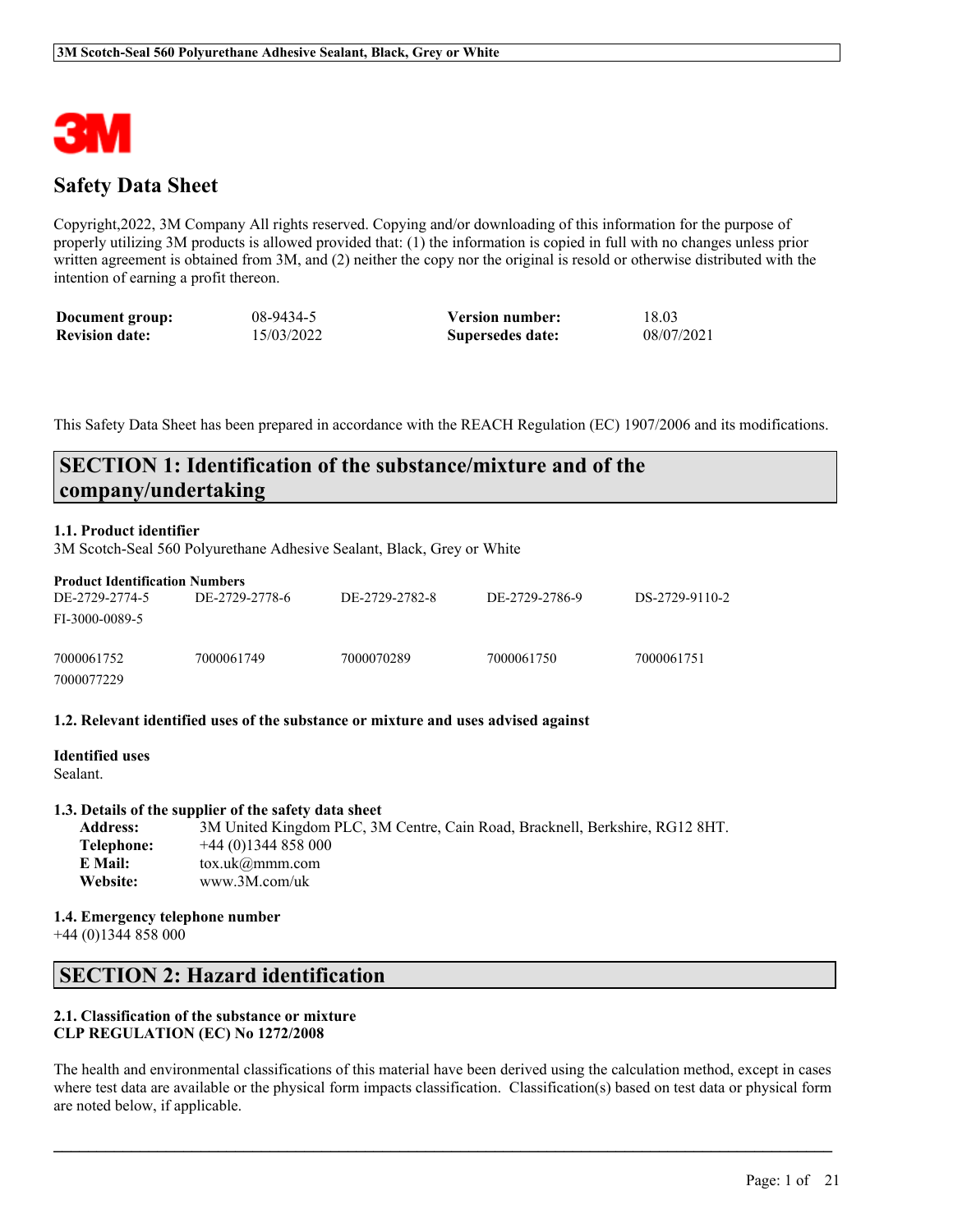A similar mixture has been tested for eye damage/irritation and the test results do not meet the criteria for classification. The carcinogenicity classification for titanium dioxide is not applicable based on physical form (material is not a powder).

# **CLASSIFICATION:**

Respiratory Sensitization, Category 1 - Resp. Sens. 1; H334 Skin Sensitization, Category 1 - Skin Sens. 1; H317

For full text of H phrases, see Section 16.

**2.2. Label elements CLP REGULATION (EC) No 1272/2008**

**SIGNAL WORD** DANGER.

**Symbols** GHS08 (Health Hazard) |

#### **Pictograms**



| Ingredients:                                          |                |           |            |
|-------------------------------------------------------|----------------|-----------|------------|
| Ingredient                                            | CAS Nbr        | EC No.    | $\%$ by Wt |
| 4,4'-methylenediphenyl diisocyanate                   | $101 - 68 - 8$ | 202-966-0 | < ।        |
| Reaction mass of $Bis(1,2,2,6,6$ -pentamethyl-4-      |                | 915-687-0 | $\leq 0.5$ |
| piperidyl) sebacate and Methyl 1,2,2,6,6-pentamethyl- |                |           |            |
| 4-piperidyl sebacate                                  |                |           |            |

#### **HAZARD STATEMENTS:**

| H334 | May cause allergy or asthma symptoms or breathing difficulties if inhaled. |
|------|----------------------------------------------------------------------------|
| H317 | May cause an allergic skin reaction.                                       |

# **PRECAUTIONARY STATEMENTS**

| <b>Prevention:</b> |                                                                                 |
|--------------------|---------------------------------------------------------------------------------|
| P <sub>261</sub> A | Avoid breathing vapours.                                                        |
| <b>P280E</b>       | Wear protective gloves.                                                         |
| <b>Response:</b>   |                                                                                 |
| $P304 + P340$      | IF INHALED: Remove person to fresh air and keep comfortable for breathing.      |
| $P333 + P313$      | If skin irritation or rash occurs: Get medical advice/attention.                |
| $P342 + P311$      | If experiencing respiratory symptoms: Call a POISON CENTRE or doctor/physician. |

 $\mathcal{L}_\mathcal{L} = \mathcal{L}_\mathcal{L} = \mathcal{L}_\mathcal{L} = \mathcal{L}_\mathcal{L} = \mathcal{L}_\mathcal{L} = \mathcal{L}_\mathcal{L} = \mathcal{L}_\mathcal{L} = \mathcal{L}_\mathcal{L} = \mathcal{L}_\mathcal{L} = \mathcal{L}_\mathcal{L} = \mathcal{L}_\mathcal{L} = \mathcal{L}_\mathcal{L} = \mathcal{L}_\mathcal{L} = \mathcal{L}_\mathcal{L} = \mathcal{L}_\mathcal{L} = \mathcal{L}_\mathcal{L} = \mathcal{L}_\mathcal{L}$ 

### **For containers not exceeding 125 ml the following Hazard and Precautionary statements may be used:**

| <=125 ml Hazard statements |                                                                            |
|----------------------------|----------------------------------------------------------------------------|
| H334                       | May cause allergy or asthma symptoms or breathing difficulties if inhaled. |
| H317                       | May cause an allergic skin reaction.                                       |

#### **<=125 ml Precautionary statements**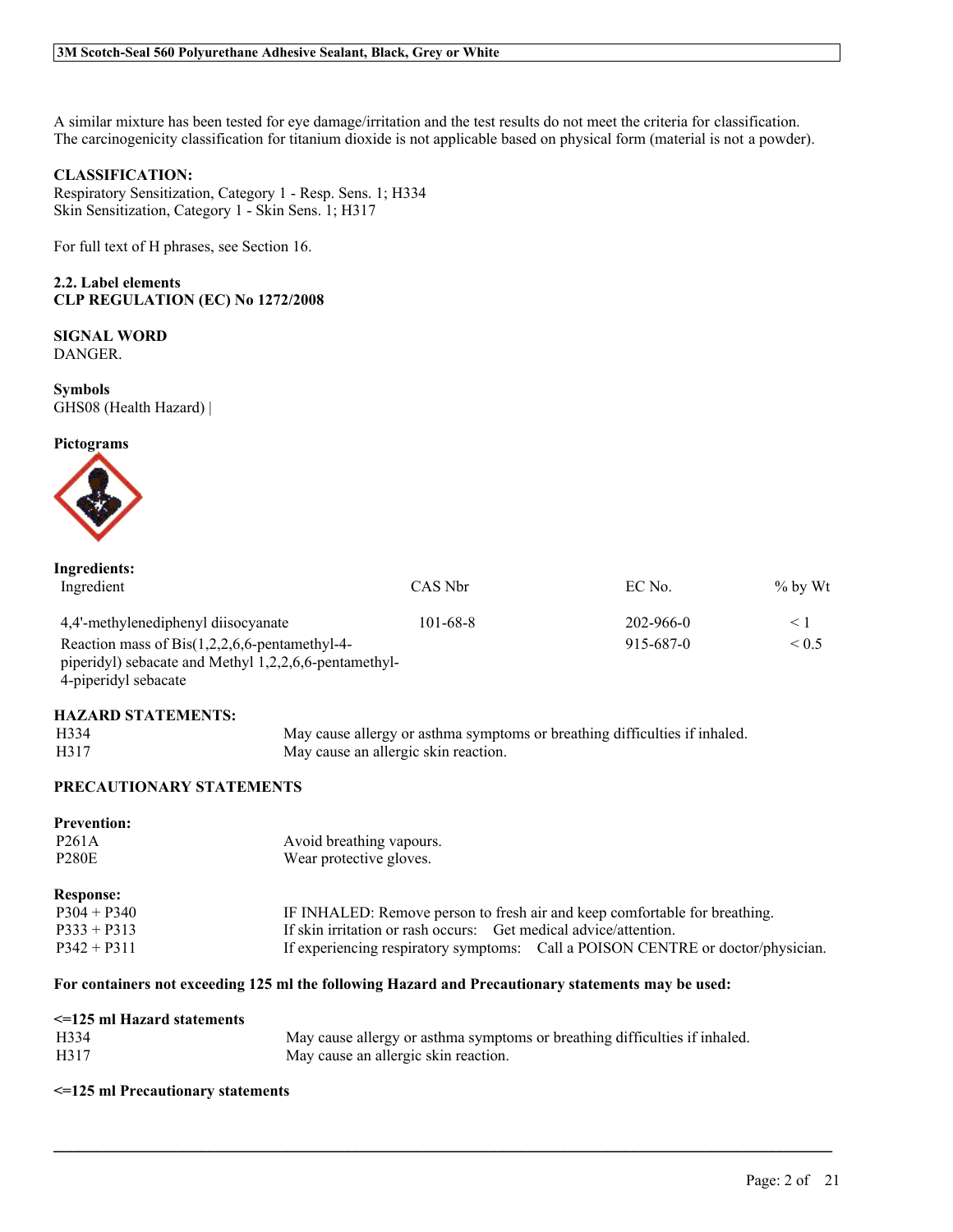# **Prevention:**

| P <sub>261</sub> A | Avoid breathing vapours.                                                   |
|--------------------|----------------------------------------------------------------------------|
| <b>P280E</b>       | Wear protective gloves.                                                    |
|                    |                                                                            |
| <b>Response:</b>   |                                                                            |
| $P304 + P340$      | IF INHALED: Remove person to fresh air and keep comfortable for breathing. |
| $P333 + P313$      | If skin irritation or rash occurs: Get medical advice/attention.           |

P342 + P311 If experiencing respiratory symptoms: Call a POISON CENTRE or doctor/physician.

### **SUPPLEMENTAL INFORMATION:**

**Supplemental Hazard Statements:** Warning! Hazardous respirable dust may be formed when used. Do not breathe dust.

Contains 2% of components with unknown hazards to the aquatic environment.

# **Information required per Regulation (EU) 2020/1149 as regards diisocyanates:** As from 24 August 2023 adequate training is required before industrial or professional use. Further information can **be found at feica.eu/Puinfo**

### **2.3. Other hazards**

Persons previously sensitised to isocyanates may develop a cross-sensitisation reaction to other isocyanates. This material does not contain any substances that are assessed to be a PBT or vPvB

# **SECTION 3: Composition/information on ingredients**

### **3.1. Substances**

Not applicable

### **3.2. Mixtures**

| Ingredient                                                       | Identifier(s)                                                                  | $\frac{0}{0}$            | <b>Classification according to Regulation</b><br>(EC) No. 1272/2008 [CLP]                                                                                                            |
|------------------------------------------------------------------|--------------------------------------------------------------------------------|--------------------------|--------------------------------------------------------------------------------------------------------------------------------------------------------------------------------------|
| Urethane Polymer                                                 | Trade Secret                                                                   | $30 -$<br>40             | Substance not classified as hazardous                                                                                                                                                |
| C14-17 alkanes, sec-mono- and<br>disulfonic acids, phenyl esters | (EC-No.) 701-257-8<br>(REACH-No.) 01-<br>2119485386-26                         | $20 -$<br>40             | Substance not classified as hazardous                                                                                                                                                |
| Poly(Vinyl Chloride)                                             | (CAS-No.) 9002-86-2                                                            | $20 -$<br>30             | Substance with a national occupational<br>exposure limit                                                                                                                             |
| Reaction mass of ethylbenzene and<br>xylene                      | (EC-No.) 905-588-0<br>(REACH-No.) 01-<br>2119488216-32                         | $7\overline{ }$<br>$4 -$ | Acute Tox. 4, H332<br>Acute Tox. 4, H312<br>Flam. Liq. 3, H226<br>Asp. Tox. 1, H304<br>Skin Irrit. 2, H315<br>Eye Irrit. 2, H319<br><b>STOT SE 3, H335</b><br><b>STOT RE 2, H373</b> |
| Titanium dioxide                                                 | (CAS-No.) 13463-67-7<br>(EC-No.) 236-675-5<br>(REACH-No.) 01-<br>2119489379-17 | $\leq$ 5                 | Carc. 2, H351 (inhalation)                                                                                                                                                           |
| Siloxanes and Silicones, di-Me, reaction<br>products with silica | (CAS-No.) 67762-90-7<br>(REACH-No.) 01-                                        | $1 - 5$                  | Substance with a national occupational<br>exposure limit                                                                                                                             |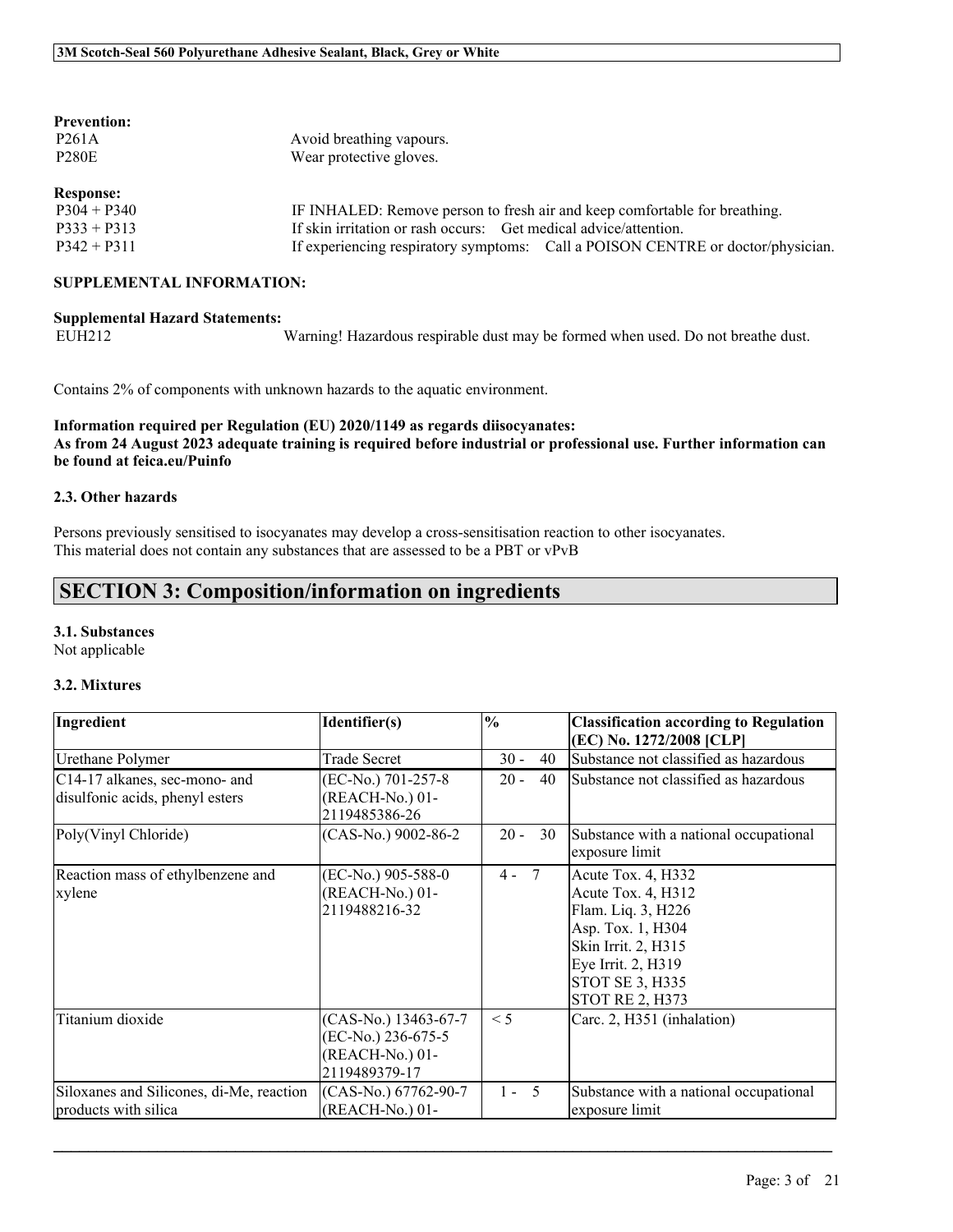|                                                                                                                                                    | 2119379499-16                                                                  |            |                                                                                                                                                                                        |
|----------------------------------------------------------------------------------------------------------------------------------------------------|--------------------------------------------------------------------------------|------------|----------------------------------------------------------------------------------------------------------------------------------------------------------------------------------------|
| Hydrocarbons, C11-C14, n-alkanes,<br>isoalkanes, cyclics, <2% aromatics                                                                            | (EC-No.) 926-141-6<br>(REACH-No.) 01-<br>2119456620-43                         | $<$ 3      | Asp. Tox. 1, H304<br><b>EUH066</b>                                                                                                                                                     |
| Calcium oxide                                                                                                                                      | (CAS-No.) 1305-78-8<br>(EC-No.) 215-138-9<br>(REACH-No.) 01-<br>2119475325-36  | $<$ 3      | <b>EUH071</b><br>Skin Corr. 1C, H314<br>Eye Dam. 1, H318                                                                                                                               |
| 4,4'-methylenediphenyl diisocyanate                                                                                                                | $(CAS-No.)$ 101-68-8<br>(EC-No.) 202-966-0<br>(REACH-No.) 01-<br>2119457014-47 | $\leq 1$   | Acute Tox. 4, H332<br>Skin Irrit. 2, H315<br>Eye Irrit. 2, H319<br>Resp. Sens. 1, H334<br>Skin Sens. 1, H317<br>Carc. 2, H351<br>STOT SE 3, H335<br><b>STOT RE 2, H373</b><br>Nota 2,C |
| Reaction mass of Bis $(1,2,2,6,6$ -<br>pentamethyl-4-piperidyl) sebacate and<br>Methyl 1,2,2,6,6-pentamethyl-4-piperidyl 2119491304-40<br>sebacate | (EC-No.) 915-687-0<br>(REACH-No.) 01-                                          | ${}_{0.5}$ | Aquatic Acute 1, H400, M=1<br>Aquatic Chronic 1, H410, M=1<br>Skin Sens. 1A, H317<br>Repr. 2, H361f                                                                                    |
| Carbon black                                                                                                                                       | (CAS-No.) 1333-86-4<br>(EC-No.) 215-609-9<br>(REACH-No.) 01-<br>2119384822-32  | ${}_{0.3}$ | Substance with a national occupational<br>exposure limit                                                                                                                               |

Any entry in the Identifier(s) column that begins with the numbers 6, 7, 8, or 9 are a Provisional List Number provided by ECHA pending publication of the official EC Inventory Number for the substance. Please see section 16 for the full text of any H statements referred to in this section

# **Specific Concentration Limits**

| Ingredient                          | Identifier(s)        | <b>Specific Concentration Limits</b>      |
|-------------------------------------|----------------------|-------------------------------------------|
|                                     |                      |                                           |
| Calcium oxide                       | $(CAS-N0)$ 1305-78-8 | $(C \ge 50\%)$ EUH071                     |
|                                     | $(EC-No.) 215-138-9$ | $(C \ge 50\%)$ Skin Corr. 1C, H314        |
|                                     | (REACH-No.) 01-      | $(10\% = < C < 50\%)$ Skin Irrit. 2, H315 |
|                                     | 2119475325-36        | $(C \ge 3\%)$ Eye Dam. 1, H318            |
|                                     |                      | $(1\% << 3\%)$ Eye Irrit. 2, H319         |
|                                     |                      | $(20\% = < C < 50\%)$ STOT SE 3, H335     |
| 4,4'-methylenediphenyl diisocyanate | (CAS-No.) 101-68-8   | $(C \ge 5\%)$ Skin Irrit. 2, H315         |
|                                     | $(EC-No.) 202-966-0$ | $(C \ge 5\%)$ Eye Irrit. 2, H319          |
|                                     | $(REACH-No.) 01-$    | $(C \ge 0.1\%)$ Resp. Sens. 1, H334       |
|                                     | 2119457014-47        | $(C \ge 5\%)$ STOT SE 3, H335             |

For information on ingredient occupational exposure limits or PBT or vPvB status, see sections 8 and 12 of this SDS

# **SECTION 4: First aid measures**

# **4.1. Description of first aid measures**

# **Inhalation**

Remove person to fresh air. If you feel unwell, get medical attention.

#### **Skin contact**

Immediately wash with soap and water. Remove contaminated clothing and wash before reuse. If signs/symptoms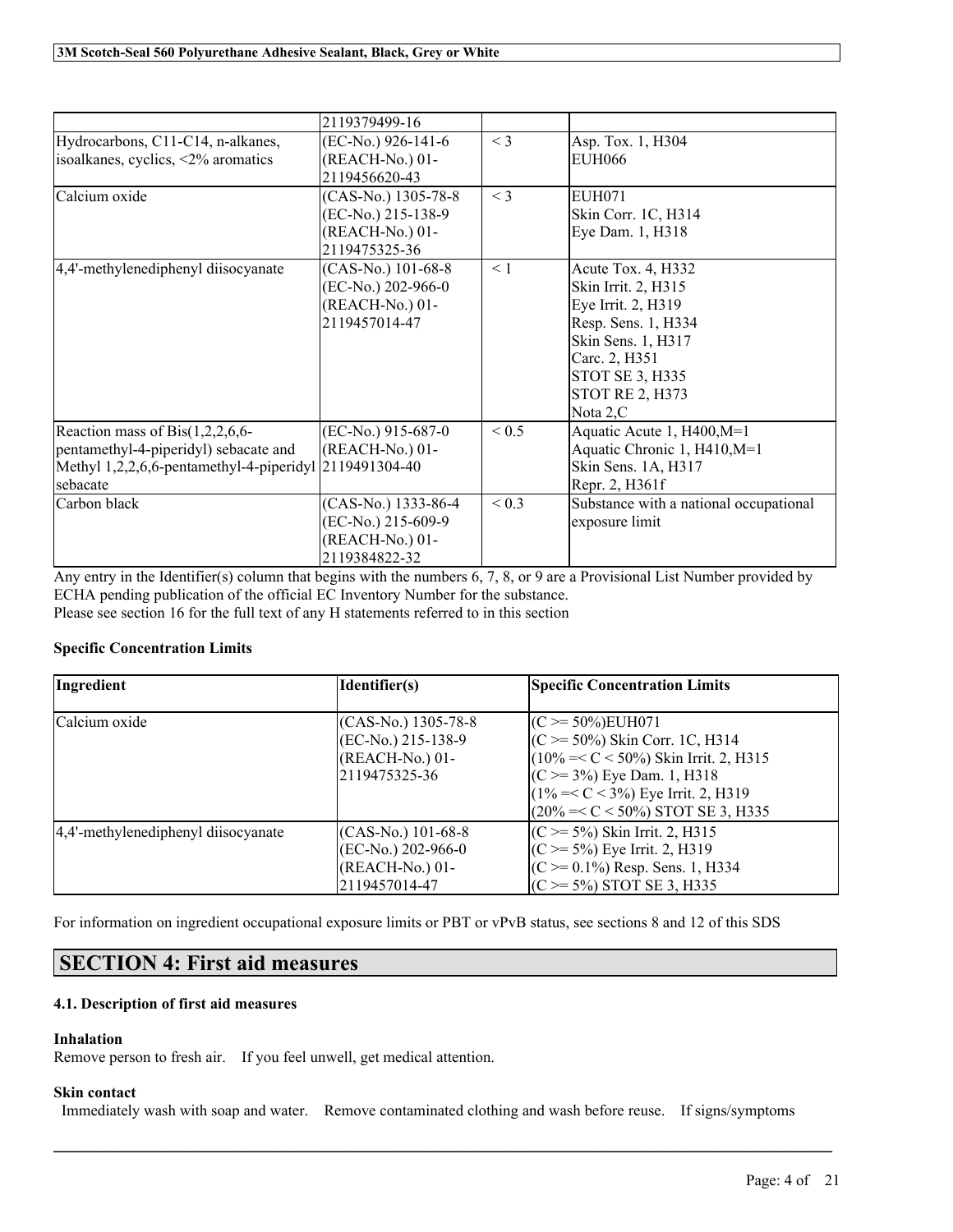develop, get medical attention.

# **Eye contact**

Immediately flush with large amounts of water for at least 15 minutes. Remove contact lenses if easy to do. Continue rinsing. Immediately get medical attention.

# **If swallowed**

Rinse mouth. If you feel unwell, get medical attention.

### **4.2. Most important symptoms and effects, both acute and delayed**

The most important symptoms and effects based on the CLP classification include: Allergic respiratory reaction (difficulty breathing, wheezing, cough, and tightness of chest). Allergic skin reaction (redness, swelling, blistering, and itching).

#### **4.3. Indication of any immediate medical attention and special treatment required** Not applicable

**SECTION 5: Fire-fighting measures**

# **5.1. Extinguishing media**

In case of fire: Use a fire fighting agent suitable for ordinary combustible material such as water or foam to extinguish.

### **5.2. Special hazards arising from the substance or mixture**

None inherent in this product.

### **Hazardous Decomposition or By-Products**

| Substance           | Condition          |
|---------------------|--------------------|
| Carbon monoxide     | During combustion. |
| Carbon dioxide.     | During combustion. |
| Hydrogen Chloride   | During combustion. |
| Hydrogen cyanide.   | During combustion. |
| Oxides of nitrogen. | During combustion. |
| Oxides of sulphur.  | During combustion. |
|                     |                    |

#### **5.3. Advice for fire-fighters**

Wear full protective clothing, including helmet, self-contained, positive pressure or pressure demand breathing apparatus, bunker coat and pants, bands around arms, waist and legs, face mask, and protective covering for exposed areas of the head.

# **SECTION 6: Accidental release measures**

#### **6.1. Personal precautions, protective equipment and emergency procedures**

Evacuate area. Ventilate the area with fresh air. For large spill, or spills in confined spaces, provide mechanical ventilation to disperse or exhaust vapours, in accordance with good industrial hygiene practice. Refer to other sections of this SDS for information regarding physical and health hazards, respiratory protection, ventilation, and personal protective equipment.

#### **6.2. Environmental precautions**

Avoid release to the environment.

### **6.3. Methods and material for containment and cleaning up**

Collect as much of the spilled material as possible. Place in a container approved for transportation by appropriate authorities, but do not seal the container for 48 hours to avoid pressure build-up. Clean up residue. Seal the container. Dispose of collected material as soon as possible.

 $\mathcal{L}_\mathcal{L} = \mathcal{L}_\mathcal{L} = \mathcal{L}_\mathcal{L} = \mathcal{L}_\mathcal{L} = \mathcal{L}_\mathcal{L} = \mathcal{L}_\mathcal{L} = \mathcal{L}_\mathcal{L} = \mathcal{L}_\mathcal{L} = \mathcal{L}_\mathcal{L} = \mathcal{L}_\mathcal{L} = \mathcal{L}_\mathcal{L} = \mathcal{L}_\mathcal{L} = \mathcal{L}_\mathcal{L} = \mathcal{L}_\mathcal{L} = \mathcal{L}_\mathcal{L} = \mathcal{L}_\mathcal{L} = \mathcal{L}_\mathcal{L}$ 

#### **6.4. Reference to other sections**

Refer to Section 8 and Section 13 for more information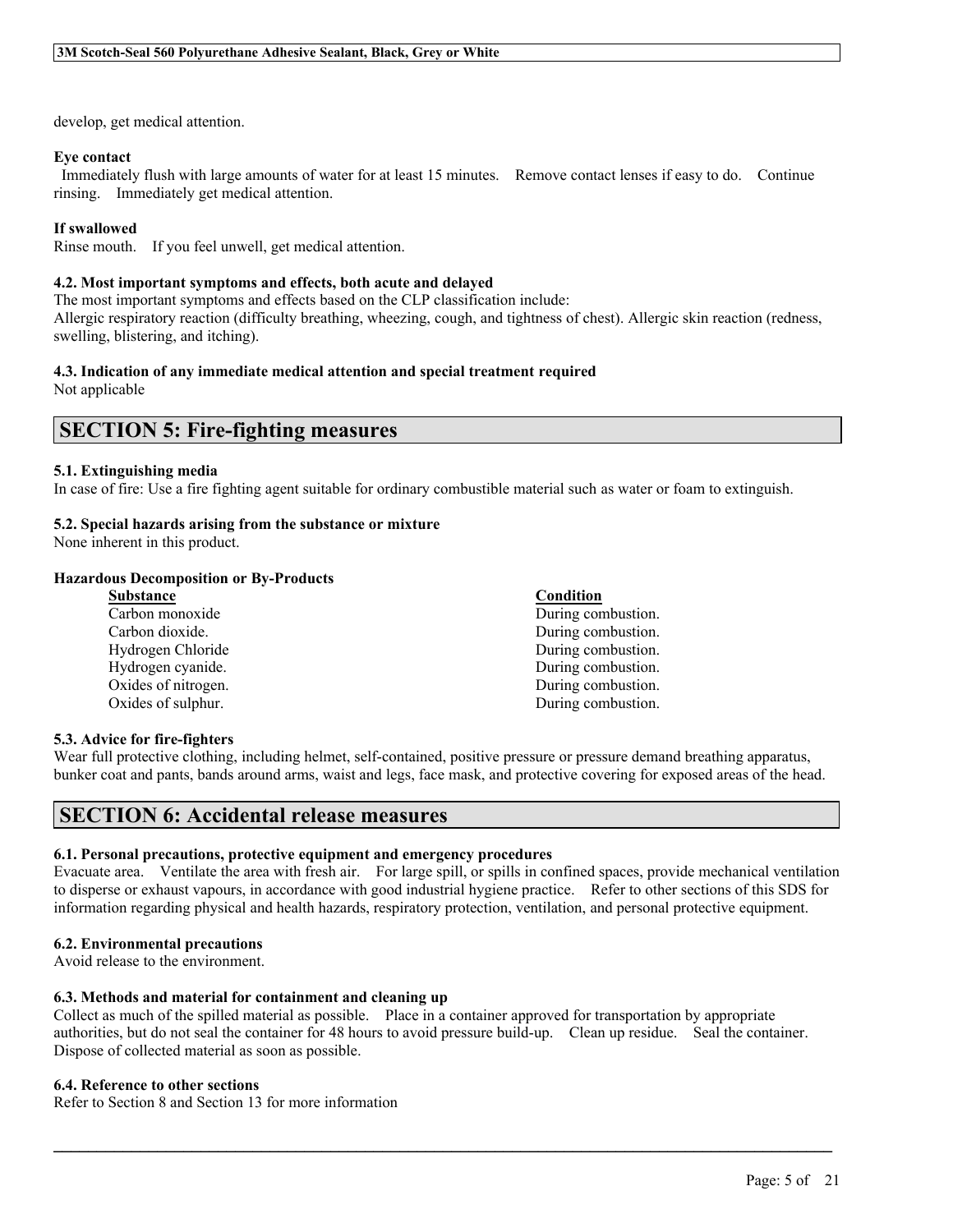# **SECTION 7: Handling and storage**

### **7.1. Precautions for safe handling**

Do not handle until all safety precautions have been read and understood. Do not breathe dust/fume/gas/mist/vapours/spray. Do not get in eyes, on skin, or on clothing. Do not eat, drink or smoke when using this product. Wash thoroughly after handling. Contaminated work clothing should not be allowed out of the workplace. Avoid release to the environment. Wash contaminated clothing before reuse. Use personal protective equipment (eg. gloves, respirators...) as required.

### **7.2. Conditions for safe storage including any incompatibilities**

Keep container tightly closed to prevent contamination with water or air. If contamination is suspected, do not reseal container. Store away from heat. Store away from amines.

### **7.3. Specific end use(s)**

See information in Section 7.1 and 7.2 for handling and storage recommendations. See Section 8 for exposure controls and personal protection recommendations.

# **SECTION 8: Exposure controls/personal protection**

# **8.1 Control parameters**

# **Occupational exposure limits**

If a component is disclosed in section 3 but does not appear in the table below, an occupational exposure limit is not available for the component.

| Ingredient           | <b>CAS Nbr</b> | Agency | Limit type                                                                                                           | <b>Additional comments</b>    |
|----------------------|----------------|--------|----------------------------------------------------------------------------------------------------------------------|-------------------------------|
| Free isocyanates     | $101 - 68 - 8$ | UK HSC | $TWA$ (as NCO): $0.02$<br>$mg/m3$ ; STEL(as NCO): 0.07                                                               | <b>Respiratory Sensitizer</b> |
| Calcium oxide        | 1305-78-8      | UK HSC | mg/m3<br>TWA(respirable fraction):1<br>$mg/m3$ ; TWA:2<br>$mg/m3$ ; STEL(respirable<br>fraction): $4 \text{ mg/m}$ 3 |                               |
| Carbon black         | 1333-86-4      | UK HSC | TWA: 3.5 mg/m <sup>3</sup> ; STEL: 7<br>$mg/m^3$                                                                     |                               |
| Titanium dioxide     | 13463-67-7     | UK HSC | TWA(respirable):4<br>mg/m3;TWA(Inhalable):10<br>mg/m3                                                                |                               |
| Silicon dioxide      | 67762-90-7     | UK HSC | TWA(as respirable dust):2.4<br>$mg/m3$ ; TWA(as inhalable<br>dust: 6 mg/m $3$                                        |                               |
| Poly(Vinyl Chloride) | 9002-86-2      | UK HSC | TWA(as respirable dust):4<br>mg/m3;TWA(as inhalable<br>dust):10 $mg/m3$                                              |                               |

UK HSC : UK Health and Safety Commission TWA: Time-Weighted-Average STEL: Short Term Exposure Limit CEIL: Ceiling

### **Biological limit values**

| Ingredient                                                             | <b>CAS</b> | Agency          | Determinant Biological |                 | Sampling | Value      | <b>Additional</b> |
|------------------------------------------------------------------------|------------|-----------------|------------------------|-----------------|----------|------------|-------------------|
|                                                                        | Nbr        |                 |                        | <b>Specimen</b> | Time     |            | comments          |
| Free isocyanates                                                       |            | 101-68- UK EH40 | Isocyanate-            | Creatinine in   | EPE      | 1 umol/mol |                   |
|                                                                        |            | <b>BMGVs</b>    | derived                | urine           |          |            |                   |
|                                                                        |            |                 | diamine                |                 |          |            |                   |
| UK EH40 BMGVs : UK. EH40 Biological Monitoring Guidance Values (BMGVs) |            |                 |                        |                 |          |            |                   |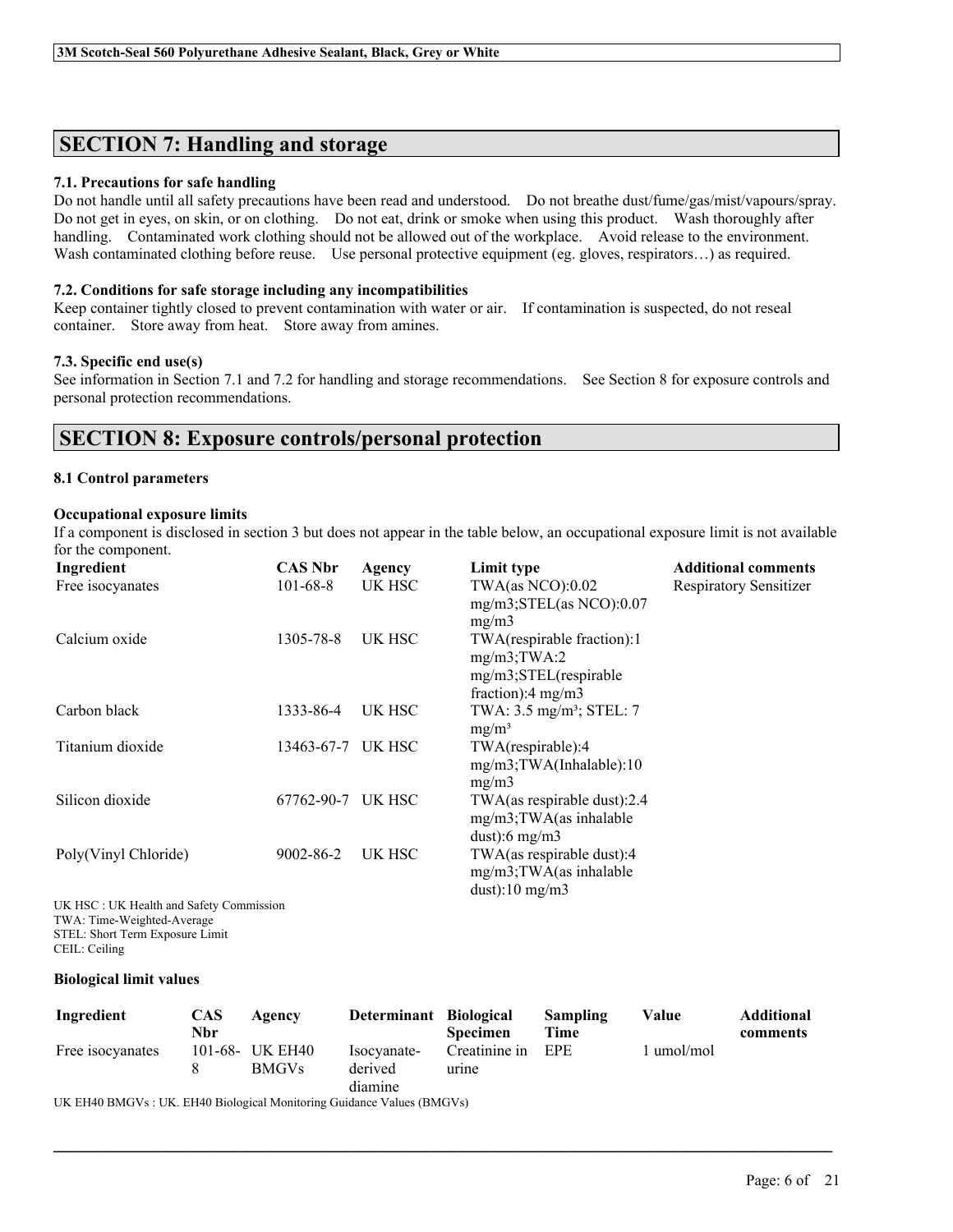EPE: At the end of the period of exposure.

**Recommended monitoring procedures:**Information on recommended monitoring procedures can be obtained from UK HSC

#### **8.2. Exposure controls**

#### **8.2.1. Engineering controls**

Use general dilution ventilation and/or local exhaust ventilation to control airborne exposures to below relevant Exposure Limits and/or control dust/fume/gas/mist/vapours/spray. If ventilation is not adequate, use respiratory protection equipment.

#### **8.2.2. Personal protective equipment (PPE)**

#### **Eye/face protection**

Select and use eye/face protection to prevent contact based on the results of an exposure assessment. The following eye/face protection(s) are recommended: Safety glasses with side shields.

*Applicable Norms/Standards* Use eye protection conforming to EN 166

#### **Skin/hand protection**

Select and use gloves and/or protective clothing approved to relevant local standards to prevent skin contact based on the results of an exposure assessment. Selection should be based on use factors such as exposure levels, concentration of the substance or mixture, frequency and duration, physical challenges such as temperature extremes, and other use conditions. Consult with your glove and/or protective clothing manufacturer for selection of appropriate compatible gloves/protective clothing. Note: Nitrile gloves may be worn over polymer laminate gloves to improve dexterity. Gloves made from the following material(s) are recommended:

| <b>Material</b>  | Thickness (mm)    | <b>Breakthrough Time</b> |
|------------------|-------------------|--------------------------|
| Polymer laminate | No data available | No data available        |
| Fluoroelastomer  | 04                | $\Rightarrow$ 8 hours    |

The glove data presented are based on the substance driving dermal toxicity and the conditions present at the time of testing. Breakthrough time may be altered when the glove is subjected to use conditions that place additional stress on the glove.

*Applicable Norms/Standards* Use gloves tested to EN 374

If this product is used in a manner that presents a higher potential for exposure (eg. spraying, high splash potential etc.), then use of protective coveralls may be necessary. Select and use body protection to prevent contact based on the results of an exposure assessment. The following protective clothing material(s) are recommended: Apron - polymer laminate

#### **Respiratory protection**

An exposure assessment may be needed to decide if a respirator is required. If a respirator is needed, use respirators as part of a full respiratory protection program. Based on the results of the exposure assessment, select from the following respirator type(s) to reduce inhalation exposure:

 $\mathcal{L}_\mathcal{L} = \mathcal{L}_\mathcal{L} = \mathcal{L}_\mathcal{L} = \mathcal{L}_\mathcal{L} = \mathcal{L}_\mathcal{L} = \mathcal{L}_\mathcal{L} = \mathcal{L}_\mathcal{L} = \mathcal{L}_\mathcal{L} = \mathcal{L}_\mathcal{L} = \mathcal{L}_\mathcal{L} = \mathcal{L}_\mathcal{L} = \mathcal{L}_\mathcal{L} = \mathcal{L}_\mathcal{L} = \mathcal{L}_\mathcal{L} = \mathcal{L}_\mathcal{L} = \mathcal{L}_\mathcal{L} = \mathcal{L}_\mathcal{L}$ 

Half facepiece or full facepiece air-purifying respirator suitable for organic vapours and particulates

For questions about suitability for a specific application, consult with your respirator manufacturer.

#### *Applicable Norms/Standards*

Use a respirator conforming to EN 140 or EN 136: filter types A & P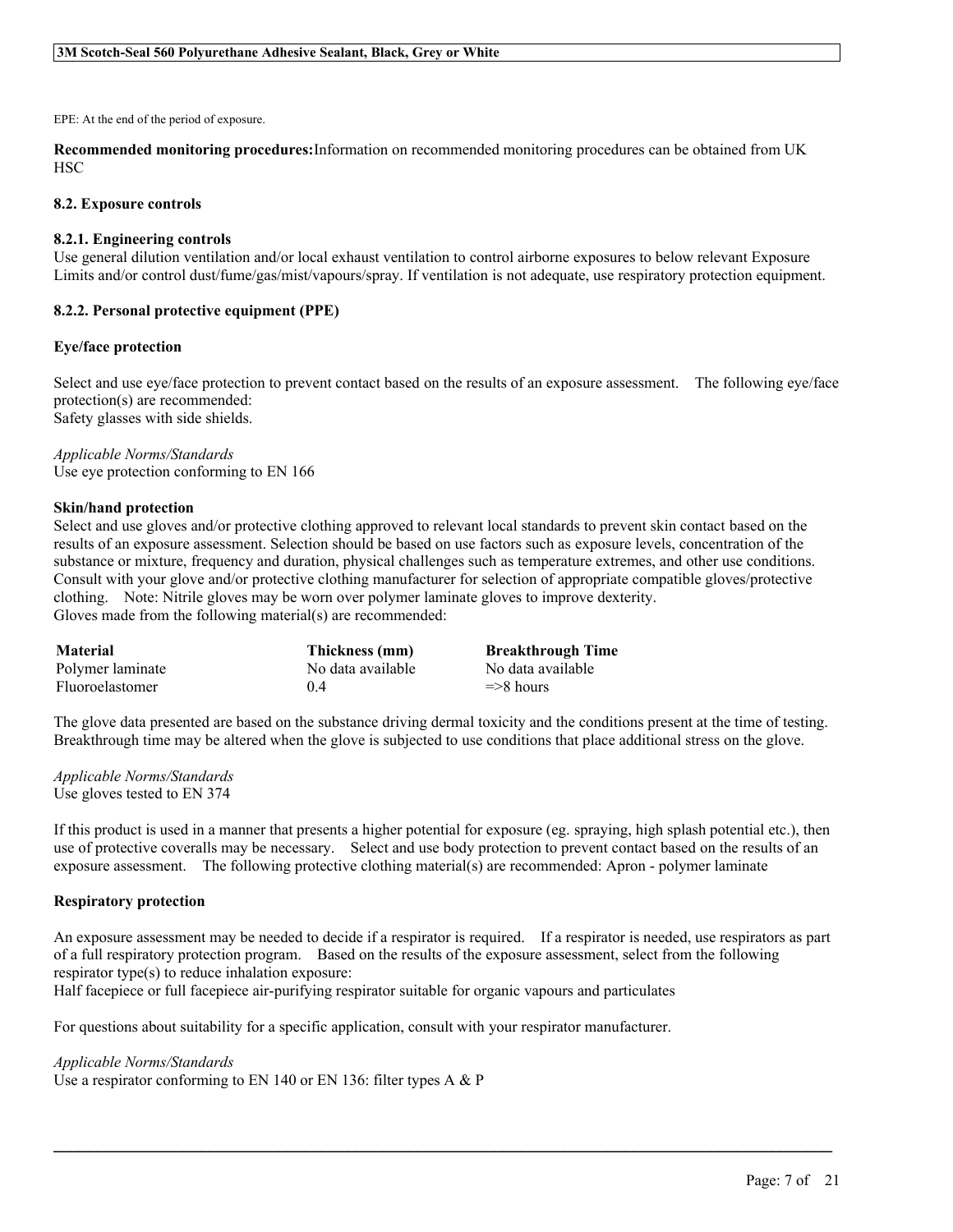# **SECTION 9: Physical and chemical properties**

**9.1. Information on basic physical and chemical properties**

| <b>Physical state</b>                         | Solid.                                      |
|-----------------------------------------------|---------------------------------------------|
| <b>Specific Physical Form:</b>                | Paste                                       |
| Colour                                        | Multicolor                                  |
| Odor                                          | Mild Xylene                                 |
| <b>Odour threshold</b>                        | No data available.                          |
| Melting point/freezing point                  | No data available.                          |
| <b>Boiling point/boiling range</b>            | $>=137 °C$                                  |
| <b>Flammability (solid, gas)</b>              | Not classified                              |
| <b>Flammable Limits(LEL)</b>                  | Not applicable.                             |
| <b>Flammable Limits(UEL)</b>                  | Not applicable.                             |
| <b>Flash point</b>                            | No flash point                              |
| <b>Autoignition temperature</b>               | $>=200 °C$                                  |
| <b>Decomposition temperature</b>              | No data available.                          |
| pН                                            | substance/mixture is non-soluble (in water) |
| <b>Kinematic Viscosity</b>                    | 256,410.256410256 mm <sup>2</sup> /sec      |
| <b>Water solubility</b>                       | Nil                                         |
| Solubility- non-water                         | No data available.                          |
| <b>Partition coefficient: n-octanol/water</b> | No data available.                          |
| Vapour pressure                               | Not applicable.                             |
| <b>Density</b>                                | $1.17$ g/ml                                 |
| <b>Relative density</b>                       | 1.17 $[RefStd:WATER=1]$                     |
| <b>Relative Vapor Density</b>                 | Not applicable.                             |
|                                               |                                             |

# **9.2. Other information**

| 9.2.2 Other safety characteristics   |  |
|--------------------------------------|--|
| <b>EU Volatile Organic Compounds</b> |  |
| <b>Evaporation rate</b>              |  |
| Molecular weight                     |  |
| Solids content                       |  |

**EU Volatile Organic Compounds** *No data available.* **Evaporation rate** *No data available.* **Molecular weight** *No data available.*  $> 95\%$ 

# **SECTION 10: Stability and reactivity**

# **10.1 Reactivity**

This material may be reactive with certain agents under certain conditions - see the remaining headings in this section

 $\mathcal{L}_\mathcal{L} = \mathcal{L}_\mathcal{L} = \mathcal{L}_\mathcal{L} = \mathcal{L}_\mathcal{L} = \mathcal{L}_\mathcal{L} = \mathcal{L}_\mathcal{L} = \mathcal{L}_\mathcal{L} = \mathcal{L}_\mathcal{L} = \mathcal{L}_\mathcal{L} = \mathcal{L}_\mathcal{L} = \mathcal{L}_\mathcal{L} = \mathcal{L}_\mathcal{L} = \mathcal{L}_\mathcal{L} = \mathcal{L}_\mathcal{L} = \mathcal{L}_\mathcal{L} = \mathcal{L}_\mathcal{L} = \mathcal{L}_\mathcal{L}$ 

# **10.2 Chemical stability**

Stable.

# **10.3 Possibility of hazardous reactions**

Hazardous polymerisation will not occur.

### **10.4 Conditions to avoid** Heat.

# **10.5 Incompatible materials**

Amines. Alcohols. Water

# **10.6 Hazardous decomposition products**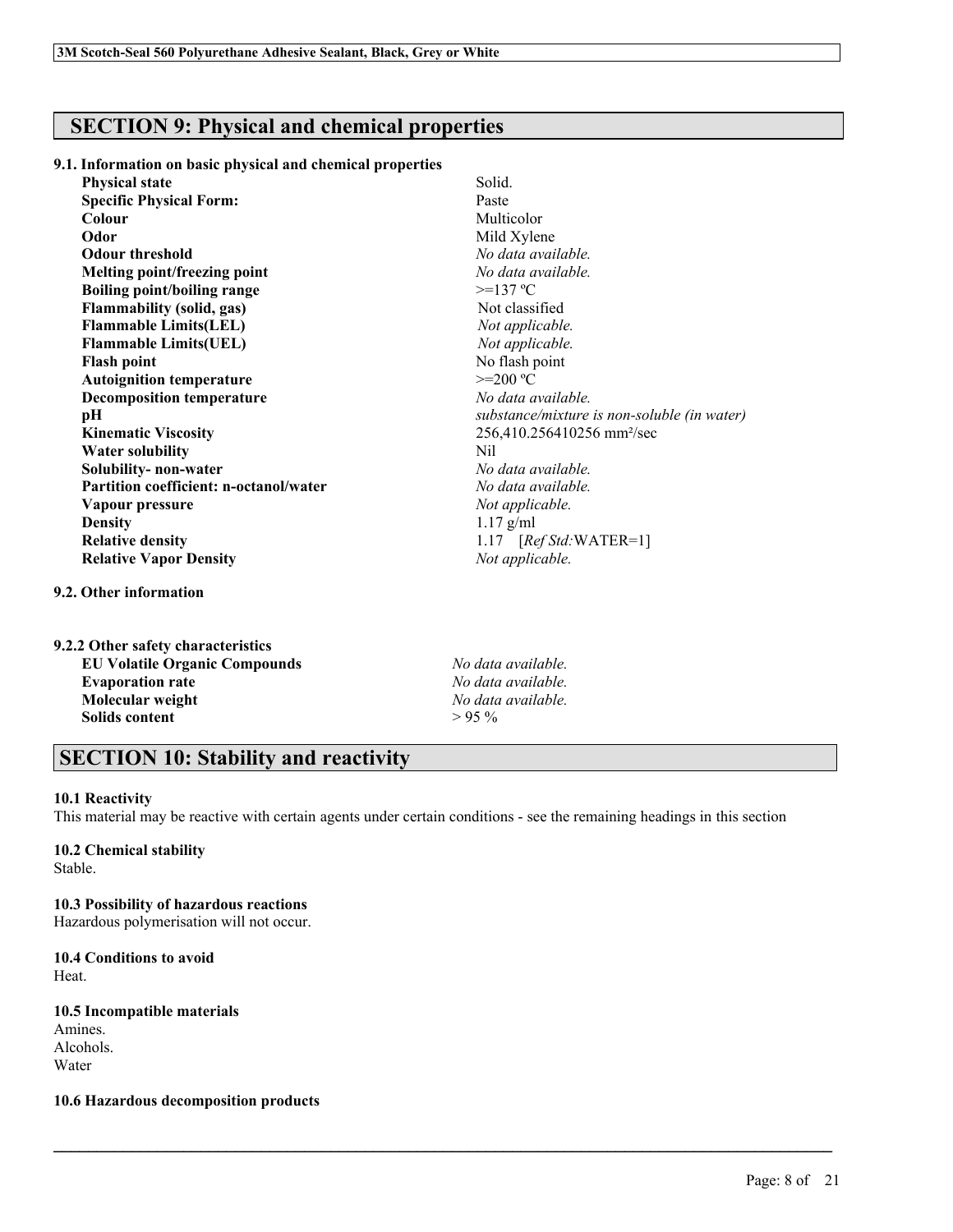#### **Substance Condition**

None known.

Refer to section 5.2 for hazardous decomposition products during combustion.

# **SECTION 11: Toxicological information**

The information below may not agree with the EU material classification in Section 2 and/or the ingredient classifications in Section 3 if specific ingredient classifications are mandated by a competent authority. In addition, statements and data presented in Section 11 are based on UN GHS calculation rules and classifications derived from **internal hazard assessments.**

**11.1. Information on hazard classes as defined in Regulation (EC) No 1272/2008**

# **Signs and Symptoms of Exposure**

#### Based on test data and/or information on the components, this material may produce the following health effects:

#### **Inhalation**

Respiratory tract irritation: Signs/symptoms may include cough, sneezing, nasal discharge, headache, hoarseness, and nose and throat pain. Allergic respiratory reaction: Signs/symptoms may include difficulty breathing, wheezing, cough, and tightness of chest. May cause additional health effects (see below).

#### **Skin contact**

Mild Skin Irritation: Signs/symptoms may include localised redness, swelling, itching, and dryness. Allergic skin reaction (non-photo induced): Signs/symptoms may include redness, swelling, blistering, and itching.

#### **Eye contact**

Contact with the eyes during product use is not expected to result in significant irritation.

#### **Ingestion**

Gastrointestinal irritation: Signs/symptoms may include abdominal pain, stomach upset, nausea, vomiting and diarrhoea. May cause additional health effects (see below).

#### **Additional Health Effects:**

### **Single exposure may cause target organ effects:**

Auditory effects: Signs/symptoms may include hearing impairment, balance dysfunction and ringing in the ears.

### **Prolonged or repeated exposure may cause target organ effects:**

Auditory effects: Signs/symptoms may include hearing impairment, balance dysfunction and ringing in the ears. Neurological effects: Signs/symptoms may include personality changes, lack of coordination, sensory loss, tingling or numbness of the extremities, weakness, tremors, and changes in blood pressure and heart rate.

#### **Carcinogenicity:**

Contains a chemical or chemicals which can cause cancer.

#### **Additional information:**

Persons previously sensitised to isocyanates may develop a cross-sensitisation reaction to other isocyanates.

#### **Toxicological Data**

If a component is disclosed in section 3 but does not appear in a table below, either no data are available for that endpoint or the data are not sufficient for classification.

 $\mathcal{L}_\mathcal{L} = \mathcal{L}_\mathcal{L} = \mathcal{L}_\mathcal{L} = \mathcal{L}_\mathcal{L} = \mathcal{L}_\mathcal{L} = \mathcal{L}_\mathcal{L} = \mathcal{L}_\mathcal{L} = \mathcal{L}_\mathcal{L} = \mathcal{L}_\mathcal{L} = \mathcal{L}_\mathcal{L} = \mathcal{L}_\mathcal{L} = \mathcal{L}_\mathcal{L} = \mathcal{L}_\mathcal{L} = \mathcal{L}_\mathcal{L} = \mathcal{L}_\mathcal{L} = \mathcal{L}_\mathcal{L} = \mathcal{L}_\mathcal{L}$ 

#### **Acute Toxicity**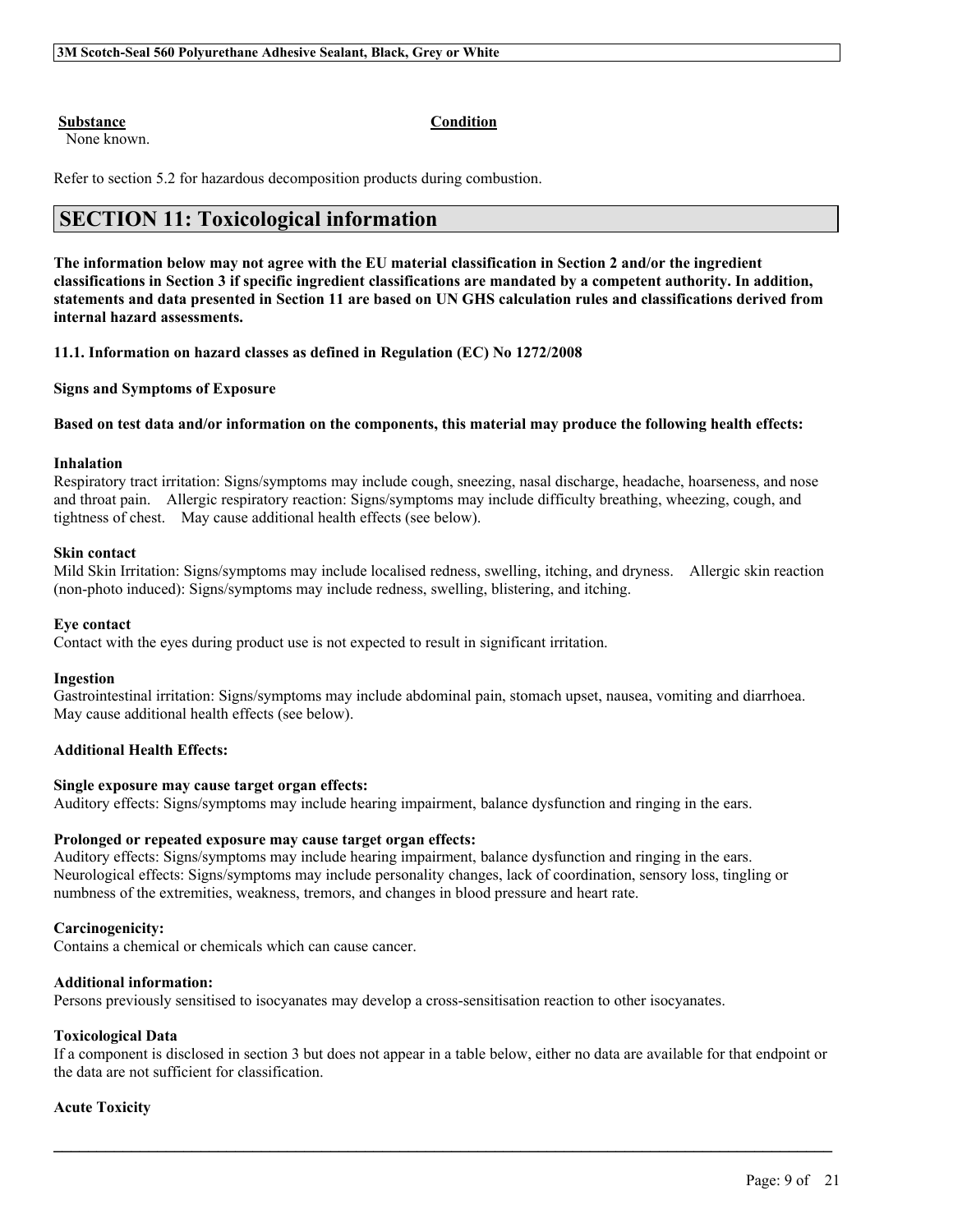| <b>Name</b>                                                                                                               | Route                                 | <b>Species</b>                    | Value                                             |
|---------------------------------------------------------------------------------------------------------------------------|---------------------------------------|-----------------------------------|---------------------------------------------------|
| Overall product                                                                                                           | Dermal                                |                                   | No data available; calculated $ATE > 5,000$ mg/kg |
| Overall product                                                                                                           | Inhalation-<br>Vapour(4)<br>hr)       |                                   | No data available; calculated ATE >50 mg/l        |
| Overall product                                                                                                           | Ingestion                             |                                   | No data available; calculated ATE >5,000 mg/kg    |
| C14-17 alkanes, sec-mono- and disulfonic acids, phenyl esters                                                             | Dermal                                | Rat                               | $LD50 > 1,000$ mg/kg                              |
| C14-17 alkanes, sec-mono- and disulfonic acids, phenyl esters                                                             | Ingestion                             | Rat                               | $LD50 > 5,000$ mg/kg                              |
| Poly(Vinyl Chloride)                                                                                                      | Dermal                                |                                   | LD50 estimated to be $> 5,000$ mg/kg              |
| Poly(Vinyl Chloride)                                                                                                      | Ingestion                             |                                   | LD50 estimated to be $> 5,000$ mg/kg              |
| Reaction mass of ethylbenzene and xylene                                                                                  | Dermal                                | Rabbit                            | $LD50 > 4,200$ mg/kg                              |
| Reaction mass of ethylbenzene and xylene                                                                                  | Inhalation-<br>Vapour (4<br>hours)    | Rat                               | LC50 29 mg/l                                      |
| Reaction mass of ethylbenzene and xylene                                                                                  | Ingestion                             | Rat                               | LD50 $3,523$ mg/kg                                |
| Titanium dioxide                                                                                                          | Dermal                                | Rabbit                            | $LD50 > 10,000$ mg/kg                             |
| Titanium dioxide                                                                                                          | Inhalation-<br>Dust/Mist<br>(4 hours) | Rat                               | $LC50 > 6.82$ mg/l                                |
| Titanium dioxide                                                                                                          | Ingestion                             | Rat                               | $LD50 > 10,000$ mg/kg                             |
| Calcium oxide                                                                                                             | Ingestion                             | Rat                               | $LD50 > 2,500$ mg/kg                              |
| Calcium oxide                                                                                                             | Dermal                                | similar<br>compoun<br>ds          | $LD50 > 2,500$ mg/kg                              |
| Siloxanes and Silicones, di-Me, reaction products with silica                                                             | Dermal                                | Rabbit                            | $LD50 > 5,000$ mg/kg                              |
| Siloxanes and Silicones, di-Me, reaction products with silica                                                             | Inhalation-<br>Dust/Mist<br>(4 hours) | Rat                               | $LC50 > 0.691$ mg/l                               |
| Siloxanes and Silicones, di-Me, reaction products with silica                                                             | Ingestion                             | Rat                               | $LD50 > 5,110$ mg/kg                              |
| Hydrocarbons, C11-C14, n-alkanes, isoalkanes, cyclics, <2%<br>aromatics                                                   | Inhalation-<br>Vapour                 | Professio<br>nal<br>judgeme<br>nt | LC50 estimated to be 20 - 50 mg/l                 |
| Hydrocarbons, C11-C14, n-alkanes, isoalkanes, cyclics, <2%<br>aromatics                                                   | Dermal                                | Rabbit                            | $LD50 > 5,000$ mg/kg                              |
| Hydrocarbons, C11-C14, n-alkanes, isoalkanes, cyclics, <2%<br>aromatics                                                   | Ingestion                             | Rat                               | $LD50 > 5,000$ mg/kg                              |
| 4,4'-methylenediphenyl diisocyanate                                                                                       | Dermal                                | Rabbit                            | $LD50 > 5,000$ mg/kg                              |
| 4,4'-methylenediphenyl diisocyanate                                                                                       | Inhalation-<br>Dust/Mist<br>(4 hours) | Rat                               | LC50 0.368 mg/l                                   |
| 4,4'-methylenediphenyl diisocyanate                                                                                       | Ingestion                             | Rat                               | LD50<br>31,600 mg/kg                              |
| Carbon black                                                                                                              | Dermal                                | Rabbit                            | $LD50 > 3,000$ mg/kg                              |
| Carbon black                                                                                                              | Ingestion                             | Rat                               | $LD50 > 8,000$ mg/kg                              |
| Reaction mass of Bis(1,2,2,6,6-pentamethyl-4-piperidyl) sebacate<br>and Methyl 1,2,2,6,6-pentamethyl-4-piperidyl sebacate | Dermal                                | Professio<br>nal<br>judgeme<br>nt | LD50 estimated to be 2,000 - 5,000 mg/kg          |
| Reaction mass of Bis(1,2,2,6,6-pentamethyl-4-piperidyl) sebacate<br>and Methyl 1,2,2,6,6-pentamethyl-4-piperidyl sebacate | Ingestion                             | Rat                               | $LD50$ 3,125 mg/kg                                |

 $\overline{ATE}$  = acute toxicity estimate

# **Skin Corrosion/Irritation**

| Name                                                          | <b>Species</b>               | Value                     |
|---------------------------------------------------------------|------------------------------|---------------------------|
|                                                               |                              |                           |
| Poly(Vinyl Chloride)                                          | Professio<br>nal<br>judgemen | No significant irritation |
| Reaction mass of ethylbenzene and xylene                      | Rabbit                       | Mild irritant             |
| Titanium dioxide                                              | Rabbit                       | No significant irritation |
| Calcium oxide                                                 | Human                        | Corrosive                 |
| Siloxanes and Silicones, di-Me, reaction products with silica | Rabbit                       | No significant irritation |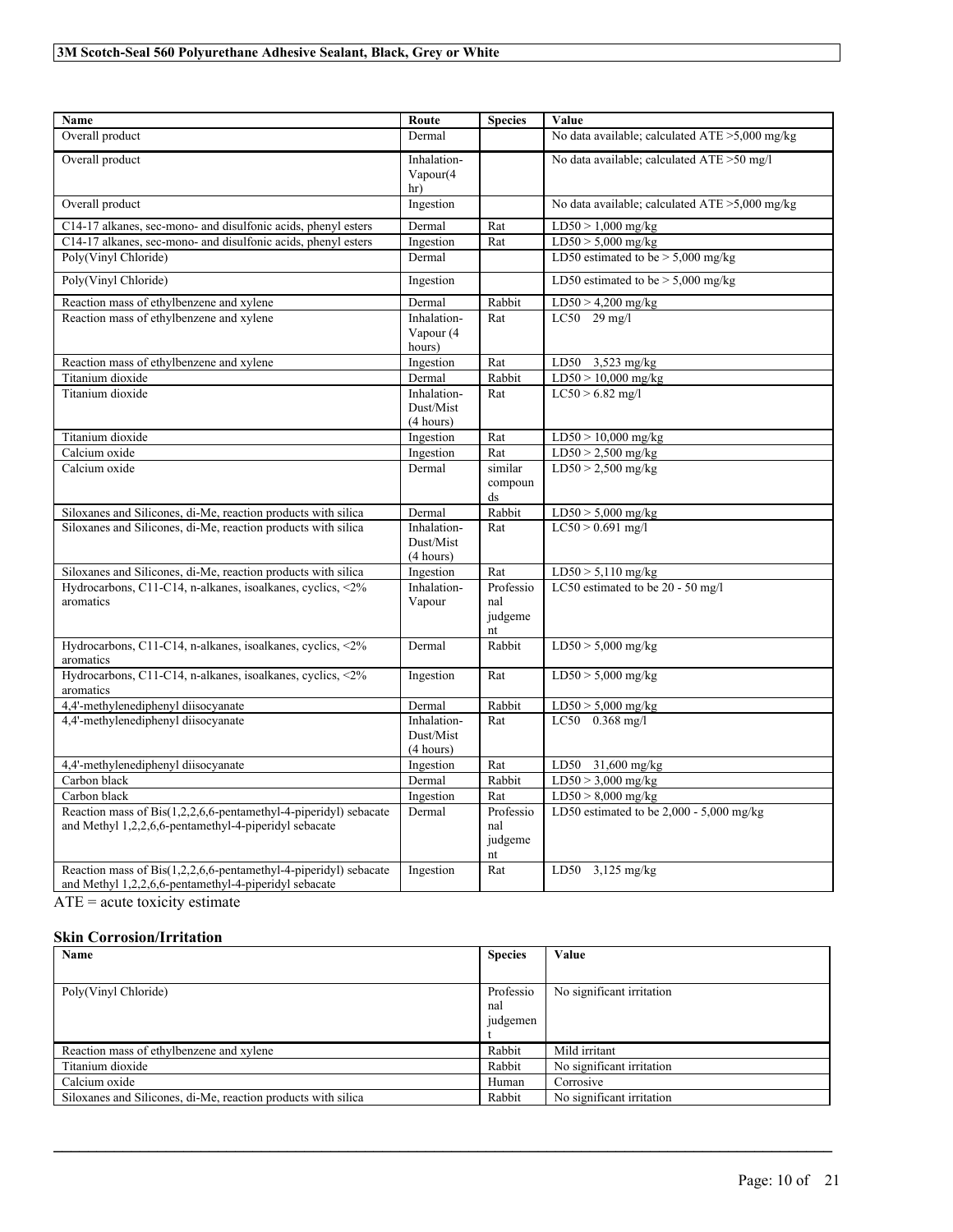| Hydrocarbons, C11-C14, n-alkanes, isoalkanes, cyclics, $\langle 2\%$ aromatics      | Rabbit      | Minimal irritation        |
|-------------------------------------------------------------------------------------|-------------|---------------------------|
| 4.4'-methylenediphenyl diisocyanate                                                 | official    | Irritant                  |
|                                                                                     | classificat |                           |
|                                                                                     | 10n         |                           |
| Carbon black                                                                        | Rabbit      | No significant irritation |
| Reaction mass of $ Bis(1, 2, 2, 6, 6$ -pentamethyl-4-piperidyl) sebacate and Methyl | Rabbit      | Minimal irritation        |
| $1,2,2,6,6$ -pentamethyl-4-piperidyl sebacate                                       |             |                           |

# **Serious Eye Damage/Irritation**

| Name                                                                           | <b>Species</b> | Value                     |
|--------------------------------------------------------------------------------|----------------|---------------------------|
|                                                                                |                |                           |
| Overall product                                                                | Rabbit         | Mild irritant             |
| Reaction mass of ethylbenzene and xylene                                       | Rabbit         | Mild irritant             |
| Titanium dioxide                                                               | Rabbit         | No significant irritation |
| Calcium oxide                                                                  | Rabbit         | Corrosive                 |
| Siloxanes and Silicones, di-Me, reaction products with silica                  | Rabbit         | No significant irritation |
| Hydrocarbons, C11-C14, n-alkanes, isoalkanes, cyclics, $\langle 2\%$ aromatics | Rabbit         | Mild irritant             |
| 4.4'-methylenediphenyl diisocyanate                                            | official       | Severe irritant           |
|                                                                                | classificat    |                           |
|                                                                                | 10n            |                           |
| Carbon black                                                                   | Rabbit         | No significant irritation |
| Reaction mass of Bis(1,2,2,6,6-pentamethyl-4-piperidyl) sebacate and Methyl    | Rabbit         | Mild irritant             |
| 1,2,2,6,6-pentamethyl-4-piperidyl sebacate                                     |                |                           |

# **Skin Sensitisation**

| Name                                                                           | <b>Species</b> | Value          |
|--------------------------------------------------------------------------------|----------------|----------------|
|                                                                                |                |                |
| Titanium dioxide                                                               | Human          | Not classified |
|                                                                                | and<br>animal  |                |
| Siloxanes and Silicones, di-Me, reaction products with silica                  | Human          | Not classified |
|                                                                                | and<br>animal  |                |
| Hydrocarbons, C11-C14, n-alkanes, isoalkanes, cyclics, $\langle 2\%$ aromatics | Guinea         | Not classified |
|                                                                                | pig            |                |
| 4.4'-methylenediphenyl diisocyanate                                            | official       | Sensitising    |
|                                                                                | classificat    |                |
|                                                                                | 10n            |                |
| Reaction mass of Bis(1,2,2,6,6-pentamethyl-4-piperidyl) sebacate and Methyl    | Guinea         | Sensitising    |
| $1,2,2,6,6$ -pentamethyl-4-piperidyl sebacate                                  | pig            |                |

# **Respiratory Sensitisation**

| Name                                                     | <b>Species</b> | Value                   |
|----------------------------------------------------------|----------------|-------------------------|
|                                                          |                |                         |
| $\cdots$<br>l'-methylenediphenyl<br>i dusocvanate<br>4.4 | Human          | $\cdots$<br>Sensitising |

# **Germ Cell Mutagenicity**

| Name                                                                           | Route    | <b>Value</b>                                   |
|--------------------------------------------------------------------------------|----------|------------------------------------------------|
|                                                                                |          |                                                |
| Poly(Vinyl Chloride)                                                           | In Vitro | Not mutagenic                                  |
| Reaction mass of ethylbenzene and xylene                                       | In Vitro | Not mutagenic                                  |
| Reaction mass of ethylbenzene and xylene                                       | In vivo  | Not mutagenic                                  |
| Titanium dioxide                                                               | In Vitro | Not mutagenic                                  |
| Titanium dioxide                                                               | In vivo  | Not mutagenic                                  |
| Calcium oxide                                                                  | In Vitro | Not mutagenic                                  |
| Siloxanes and Silicones, di-Me, reaction products with silica                  | In Vitro | Not mutagenic                                  |
| Hydrocarbons, C11-C14, n-alkanes, isoalkanes, cyclics, $\langle 2\%$ aromatics | In Vitro | Not mutagenic                                  |
| Hydrocarbons, C11-C14, n-alkanes, isoalkanes, cyclics, $\langle 2\%$ aromatics | In vivo  | Not mutagenic                                  |
| 4.4'-methylenediphenyl diisocyanate                                            | In Vitro | Some positive data exist, but the data are not |
|                                                                                |          | sufficient for classification                  |
| Carbon black                                                                   | In Vitro | Not mutagenic                                  |
| Carbon black                                                                   | In vivo  | Some positive data exist, but the data are not |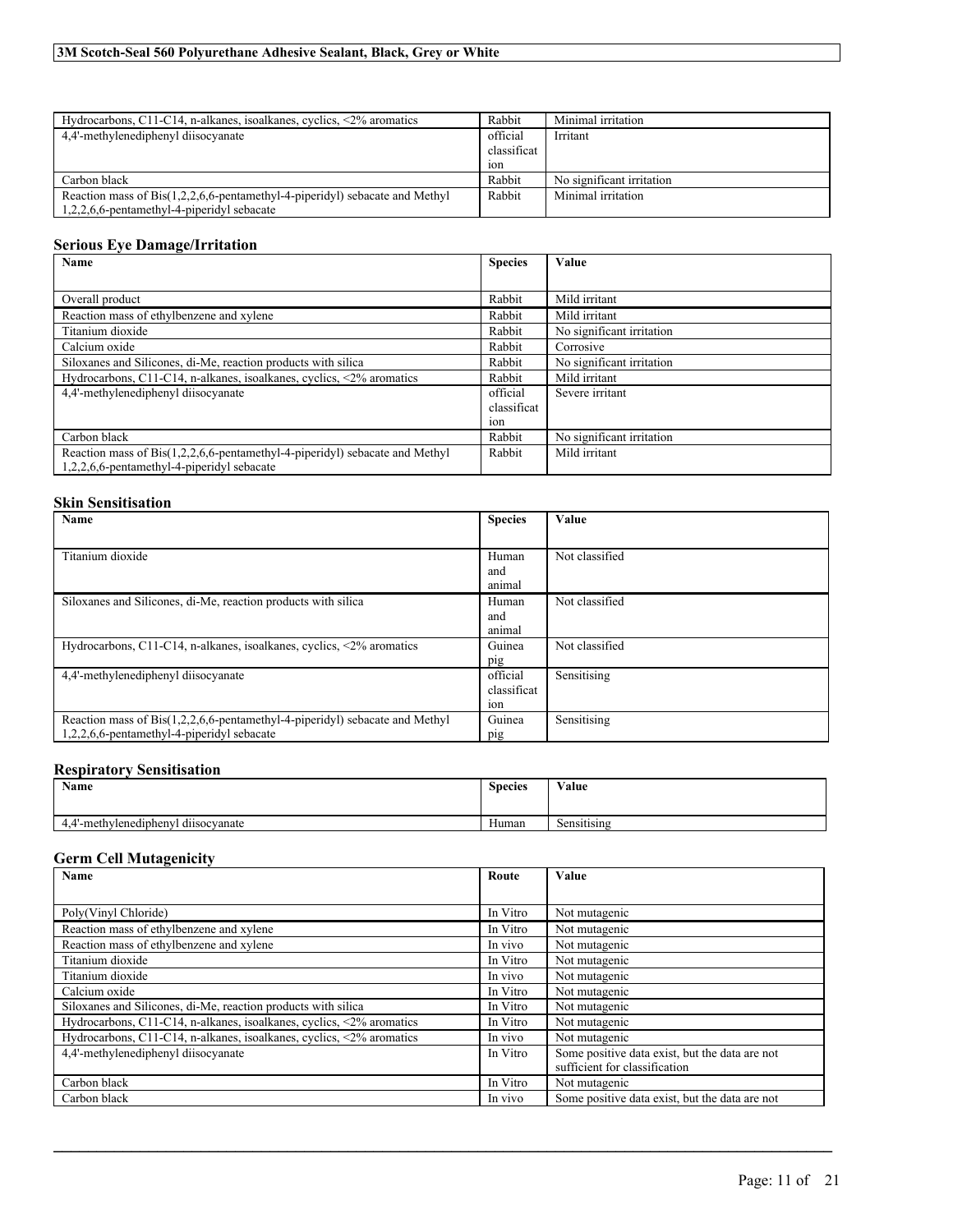|                                                                                |          | sufficient for classification                  |
|--------------------------------------------------------------------------------|----------|------------------------------------------------|
| Reaction mass of $Bis(1,2,2,6,6$ -pentamethyl-4-piperidyl) sebacate and Methyl | In vivo  | Not mutagenic                                  |
| $1,2,2,6,6$ -pentamethyl-4-piperidyl sebacate                                  |          |                                                |
| Reaction mass of $Bis(1,2,2,6,6$ -pentamethyl-4-piperidyl) sebacate and Methyl | In Vitro | Some positive data exist, but the data are not |
| $1,2,2,6,6$ -pentamethyl-4-piperidyl sebacate                                  |          | sufficient for classification                  |

# **Carcinogenicity**

| <b>Name</b>                                                   | Route      | <b>Species</b> | Value                                          |
|---------------------------------------------------------------|------------|----------------|------------------------------------------------|
| Poly(Vinyl Chloride)                                          | <b>Not</b> | Rat            | Some positive data exist, but the data are not |
|                                                               | specified. |                | sufficient for classification                  |
| Reaction mass of ethylbenzene and xylene                      | Dermal     | Rat            | Not carcinogenic                               |
| Reaction mass of ethylbenzene and xylene                      | Ingestion  | Multiple       | Not carcinogenic                               |
|                                                               |            | animal         |                                                |
|                                                               |            | species        |                                                |
| Reaction mass of ethylbenzene and xylene                      | Inhalation | Human          | Some positive data exist, but the data are not |
|                                                               |            |                | sufficient for classification                  |
| Titanium dioxide                                              | Ingestion  | Multiple       | Not carcinogenic                               |
|                                                               |            | animal         |                                                |
|                                                               |            | species        |                                                |
| Titanium dioxide                                              | Inhalation | Rat            | Carcinogenic.                                  |
| Siloxanes and Silicones, di-Me, reaction products with silica | <b>Not</b> | Mouse          | Some positive data exist, but the data are not |
|                                                               | specified. |                | sufficient for classification                  |
| Hydrocarbons, C11-C14, n-alkanes, isoalkanes, cyclics, <2%    | <b>Not</b> | Not.           | Not carcinogenic                               |
| aromatics                                                     | specified. | available      |                                                |
| 4,4'-methylenediphenyl diisocyanate                           | Inhalation | Rat            | Some positive data exist, but the data are not |
|                                                               |            |                | sufficient for classification                  |
| Carbon black                                                  | Dermal     | Mouse          | Not carcinogenic                               |
| Carbon black                                                  | Ingestion  | Mouse          | Not carcinogenic                               |
| Carbon black                                                  | Inhalation | Rat            | Carcinogenic.                                  |

# **Reproductive Toxicity**

# **Reproductive and/or Developmental Effects**

| Name                                                                                                                                 | Route                    | Value                                  | <b>Species</b>                | <b>Test result</b>                 | <b>Exposure</b><br><b>Duration</b> |
|--------------------------------------------------------------------------------------------------------------------------------------|--------------------------|----------------------------------------|-------------------------------|------------------------------------|------------------------------------|
| Poly(Vinyl Chloride)                                                                                                                 | Not<br>specified.        | Not classified for development         | Mouse                         | <b>NOAEL Not</b><br>available      | during<br>gestation                |
| Reaction mass of ethylbenzene and xylene                                                                                             | Inhalation               | Not classified for female reproduction | Human                         | <b>NOAEL Not</b><br>available      | occupational<br>exposure           |
| Reaction mass of ethylbenzene and xylene                                                                                             | Ingestion                | Not classified for development         | Mouse                         | NOAEL Not<br>available             | during<br>organogenesis            |
| Reaction mass of ethylbenzene and xylene                                                                                             | Inhalation               | Not classified for development         | Multiple<br>animal<br>species | <b>NOAEL Not</b><br>available      | during<br>gestation                |
| Siloxanes and Silicones, di-Me, reaction<br>products with silica                                                                     | Ingestion                | Not classified for female reproduction | Rat                           | <b>NOAEL 509</b><br>mg/kg/day      | 1 generation                       |
| Siloxanes and Silicones, di-Me, reaction<br>products with silica                                                                     | Ingestion                | Not classified for male reproduction   | Rat                           | <b>NOAEL 497</b><br>mg/kg/day      | 1 generation                       |
| Siloxanes and Silicones, di-Me, reaction<br>products with silica                                                                     | Ingestion                | Not classified for development         | Rat                           | NOAEL<br>1,350<br>mg/kg/day        | during<br>organogenesis            |
| Hydrocarbons, C11-C14, n-alkanes,<br>isoalkanes, cyclics, <2% aromatics                                                              | <b>Not</b><br>specified. | Not classified for female reproduction | Rat                           | <b>NOAEL Not</b><br>available      | 1 generation                       |
| Hydrocarbons, C11-C14, n-alkanes,<br>isoalkanes, cyclics, <2% aromatics                                                              | <b>Not</b><br>specified. | Not classified for male reproduction   | Rat                           | <b>NOAEL Not</b><br>available      | 1 generation                       |
| Hydrocarbons, C11-C14, n-alkanes,<br>isoalkanes, cyclics, <2% aromatics                                                              | <b>Not</b><br>specified. | Not classified for development         | Rat                           | NOAEL Not<br>available             | 1 generation                       |
| 4,4'-methylenediphenyl diisocyanate                                                                                                  | Inhalation               | Not classified for development         | Rat                           | NOAEL<br>$0.004 \text{ mg/l}$      | during<br>organogenesis            |
| Reaction mass of Bis $(1,2,2,6,6$ -<br>pentamethyl-4-piperidyl) sebacate and<br>Methyl 1,2,2,6,6-pentamethyl-4-piperidyl<br>sebacate | Ingestion                | Not classified for male reproduction   | Rat                           | <b>NOAEL</b><br>1.493<br>mg/kg/day | 29 days                            |
| Reaction mass of Bis $(1,2,2,6,6$ -<br>pentamethyl-4-piperidyl) sebacate and<br>Methyl 1,2,2,6,6-pentamethyl-4-piperidyl             | Ingestion                | Not classified for development         | Rat                           | <b>NOAEL 209</b><br>mg/kg/day      | premating<br>into lactation        |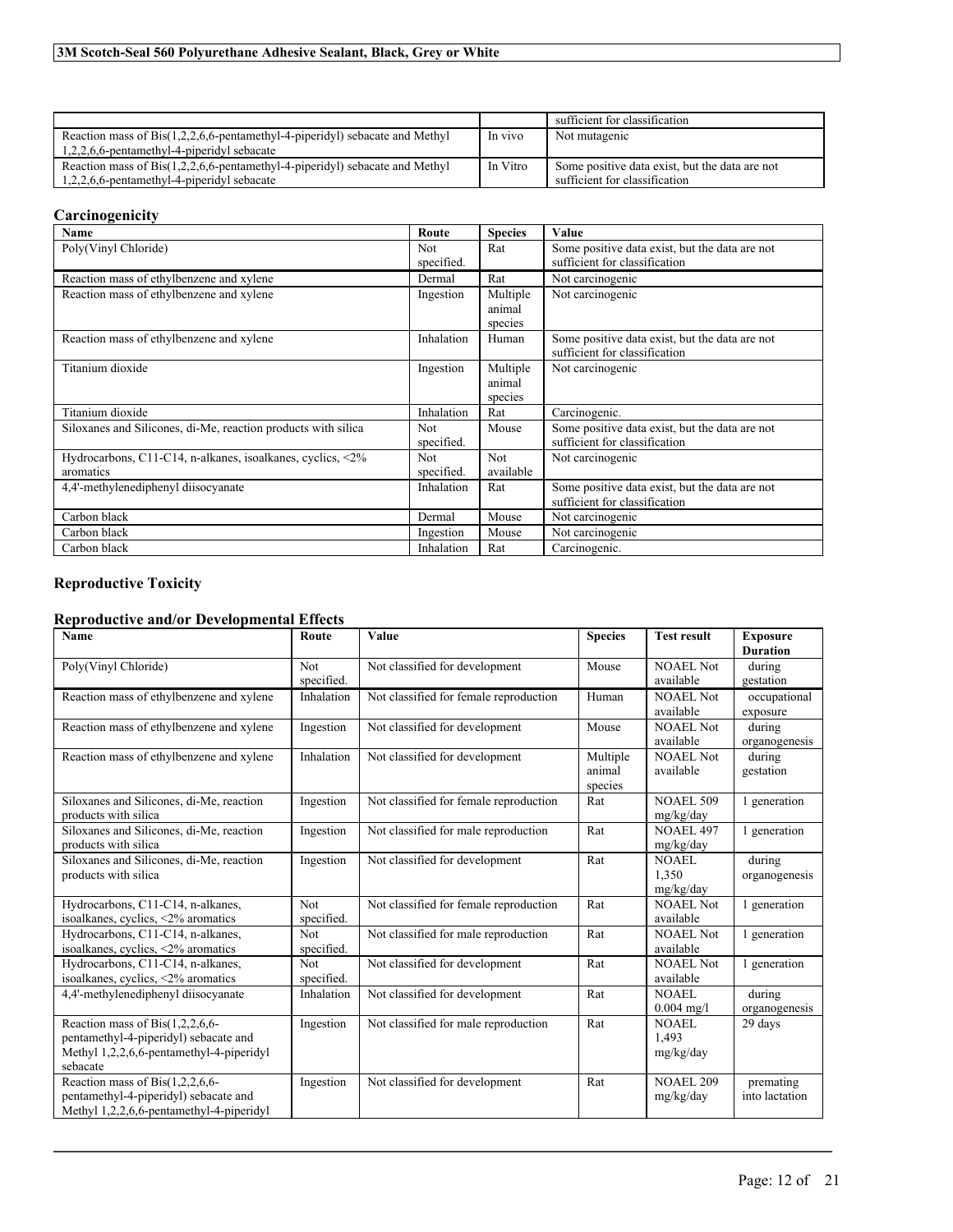| sebacate                                                                                                                           |           |                              |     |                        |                             |
|------------------------------------------------------------------------------------------------------------------------------------|-----------|------------------------------|-----|------------------------|-----------------------------|
| Reaction mass of $Bis(1,2,2,6,6-$<br>pentamethyl-4-piperidyl) sebacate and<br>Methyl 1,2,2,6,6-pentamethyl-4-piperidyl<br>sebacate | Ingestion | Toxic to female reproduction | Rat | NOAEL 804<br>mg/kg/day | premating<br>into lactation |

# **Lactation**

| vame                                                 | - Koute   | snecies | w.<br>√alue                                                                                 |
|------------------------------------------------------|-----------|---------|---------------------------------------------------------------------------------------------|
| ivlbenzene and<br>mas<br>xvlene<br>ethy<br>3 O1<br>. | Ingestion | Mouse   | . or<br>via.<br>lactation<br>Not<br>0.01<br>tor<br>on<br>cia<br>effects<br>.11 <sup>°</sup> |

# **Target Organ(s)**

# **Specific Target Organ Toxicity - single exposure**

| Name                                        | Route      | <b>Target Organ(s)</b>               | Value                                                                              | <b>Species</b>                 | <b>Test result</b>            | <b>Exposure</b><br><b>Duration</b> |
|---------------------------------------------|------------|--------------------------------------|------------------------------------------------------------------------------------|--------------------------------|-------------------------------|------------------------------------|
| Reaction mass of<br>ethylbenzene and xylene | Inhalation | auditory system                      | Causes damage to organs                                                            | Rat                            | LOAEL 6.3<br>mg/l             | 8 hours                            |
| Reaction mass of<br>ethylbenzene and xylene | Inhalation | central nervous<br>system depression | May cause drowsiness or<br>dizziness                                               | Human                          | <b>NOAEL Not</b><br>available |                                    |
| Reaction mass of<br>ethylbenzene and xylene | Inhalation | respiratory irritation               | Some positive data exist, but the<br>data are not sufficient for<br>classification | Human                          | <b>NOAEL Not</b><br>available |                                    |
| Reaction mass of<br>ethylbenzene and xylene | Inhalation | eves                                 | Not classified                                                                     | Rat                            | NOAEL 3.5<br>mg/l             | not available                      |
| Reaction mass of<br>ethylbenzene and xylene | Inhalation | liver                                | Not classified                                                                     | Multiple<br>animal<br>species  | <b>NOAEL Not</b><br>available |                                    |
| Reaction mass of<br>ethylbenzene and xylene | Ingestion  | central nervous<br>system depression | May cause drowsiness or<br>dizziness                                               | Multiple<br>animal<br>species  | <b>NOAEL Not</b><br>available |                                    |
| Reaction mass of<br>ethylbenzene and xylene | Ingestion  | eves                                 | Not classified                                                                     | Rat                            | <b>NOAEL 250</b><br>mg/kg     | not applicable                     |
| Calcium oxide                               | Inhalation | respiratory irritation               | May cause respiratory irritation                                                   | Not<br>available               | <b>NOAEL Not</b><br>available | occupational<br>exposure           |
| 4,4'-methylenediphenyl<br>diisocyanate      | Inhalation | respiratory irritation               | May cause respiratory irritation                                                   | official<br>classifica<br>tion | <b>NOAEL Not</b><br>available |                                    |

# **Specific Target Organ Toxicity - repeated exposure**

| Name                                        | Route      | <b>Target Organ(s)</b>                                                                                                                             | Value                                                                  | <b>Species</b>                | <b>Test result</b>            | <b>Exposure</b><br><b>Duration</b> |
|---------------------------------------------|------------|----------------------------------------------------------------------------------------------------------------------------------------------------|------------------------------------------------------------------------|-------------------------------|-------------------------------|------------------------------------|
| Poly(Vinyl Chloride)                        | Inhalation | respiratory system                                                                                                                                 | Not classified                                                         | Multiple<br>animal<br>species | <b>NOAEL</b><br>$0.013$ mg/l  | 22 months                          |
| Reaction mass of<br>ethylbenzene and xylene | Inhalation | nervous system                                                                                                                                     | Causes damage to organs through<br>prolonged or repeated exposure      | Rat                           | LOAEL <sub>0.4</sub><br>mg/l  | 4 weeks                            |
| Reaction mass of<br>ethylbenzene and xylene | Inhalation | auditory system                                                                                                                                    | May cause damage to organs<br>though prolonged or repeated<br>exposure | Rat                           | LOAEL 7.8<br>mg/l             | 5 days                             |
| Reaction mass of<br>ethylbenzene and xylene | Inhalation | liver                                                                                                                                              | Not classified                                                         | Multiple<br>animal<br>species | <b>NOAEL Not</b><br>available |                                    |
| Reaction mass of<br>ethylbenzene and xylene | Inhalation | heart   endocrine<br>system  <br>gastrointestinal tract<br>hematopoietic<br>system   muscles  <br>kidney and/or<br>bladder   respiratory<br>system | Not classified                                                         | Multiple<br>animal<br>species | <b>NOAEL 3.5</b><br>mg/l      | 13 weeks                           |
| Reaction mass of<br>ethylbenzene and xylene | Ingestion  | auditory system                                                                                                                                    | Not classified                                                         | Rat                           | <b>NOAEL 900</b><br>mg/kg/day | 2 weeks                            |
| Reaction mass of<br>ethylbenzene and xylene | Ingestion  | kidney and/or<br>bladder                                                                                                                           | Not classified                                                         | Rat                           | <b>NOAEL</b><br>1,500         | 90 days                            |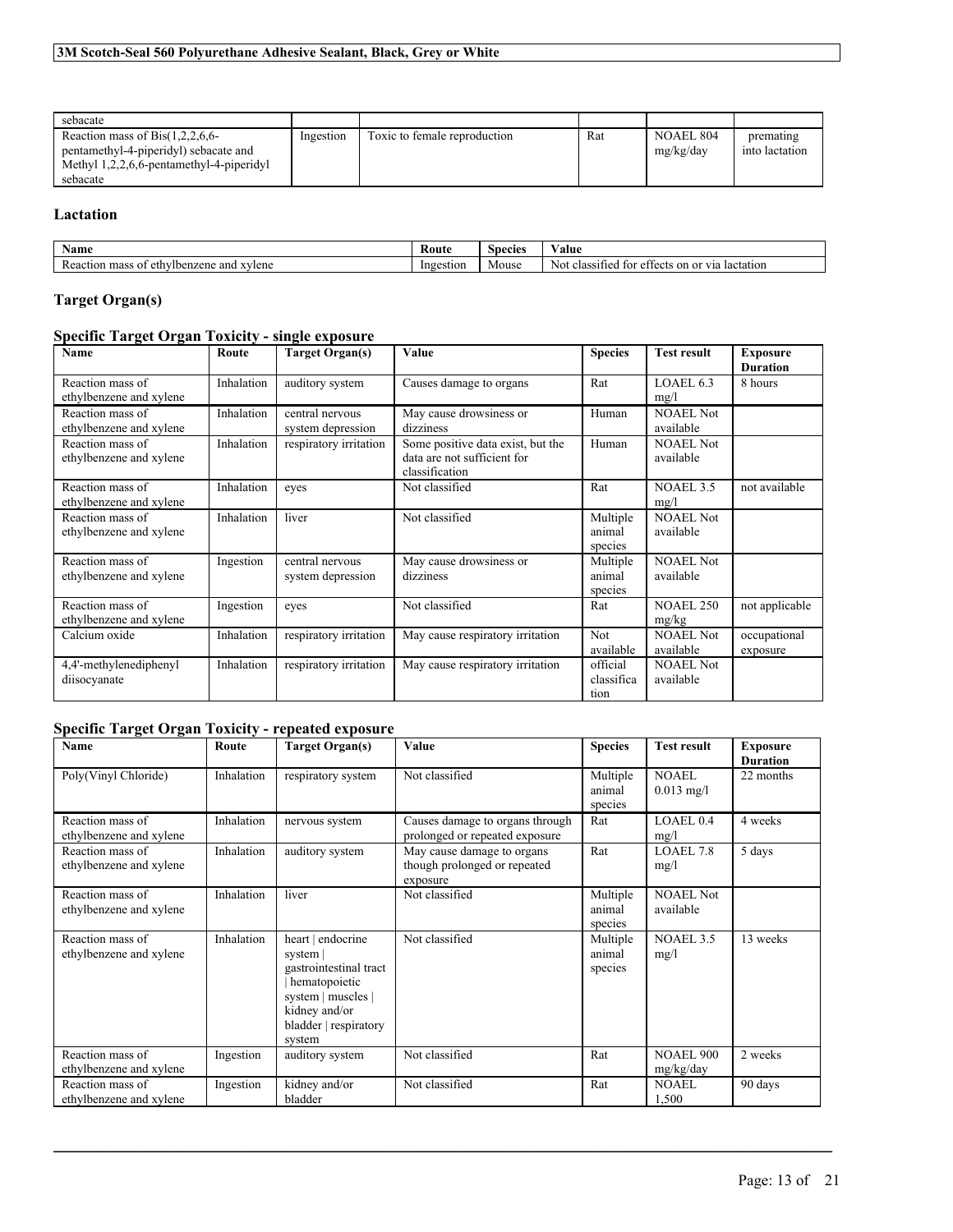|                                                                                                                                            |            |                                                                                                                                                                      |                                                                                    |                               | mg/kg/day                     |                          |
|--------------------------------------------------------------------------------------------------------------------------------------------|------------|----------------------------------------------------------------------------------------------------------------------------------------------------------------------|------------------------------------------------------------------------------------|-------------------------------|-------------------------------|--------------------------|
| Reaction mass of<br>ethylbenzene and xylene                                                                                                | Ingestion  | liver                                                                                                                                                                | Not classified                                                                     | Multiple<br>animal<br>species | NOAEL Not<br>available        |                          |
| Reaction mass of<br>ethylbenzene and xylene                                                                                                | Ingestion  | heart   skin  <br>endocrine system  <br>bone, teeth, nails,<br>and/or hair<br>hematopoietic<br>system   immune<br>system   nervous<br>system   respiratory<br>system | Not classified                                                                     | Mouse                         | NOAEL<br>1.000<br>mg/kg/day   | 103 weeks                |
| Titanium dioxide                                                                                                                           | Inhalation | respiratory system                                                                                                                                                   | Some positive data exist, but the<br>data are not sufficient for<br>classification | Rat                           | LOAEL 0.01<br>mg/l            | 2 years                  |
| Titanium dioxide                                                                                                                           | Inhalation | pulmonary fibrosis                                                                                                                                                   | Not classified                                                                     | Human                         | <b>NOAEL Not</b><br>available | occupational<br>exposure |
| Siloxanes and Silicones,<br>di-Me, reaction products<br>with silica                                                                        | Inhalation | respiratory system  <br>silicosis                                                                                                                                    | Not classified                                                                     | Human                         | <b>NOAEL Not</b><br>available | occupational<br>exposure |
| 4,4'-methylenediphenyl<br>diisocvanate                                                                                                     | Inhalation | respiratory system                                                                                                                                                   | Causes damage to organs through<br>prolonged or repeated exposure                  | Rat                           | <b>LOAEL</b><br>$0.004$ mg/l  | 13 weeks                 |
| Carbon black                                                                                                                               | Inhalation | pneumoconiosis                                                                                                                                                       | Not classified                                                                     | Human                         | <b>NOAEL Not</b><br>available | occupational<br>exposure |
| Reaction mass of<br>$Dis(1,2,2,6,6$ -pentamethyl-<br>4-piperidyl) sebacate and<br>Methyl 1,2,2,6,6-<br>pentamethyl-4-piperidyl<br>sebacate | Ingestion  | eyes                                                                                                                                                                 | Some positive data exist, but the<br>data are not sufficient for<br>classification | Rat                           | <b>NOAEL 300</b><br>mg/kg/day | 28 days                  |
| Reaction mass of<br>$Bis(1,2,2,6,6$ -pentamethyl-<br>4-piperidyl) sebacate and<br>Methyl 1,2,2,6,6-<br>pentamethyl-4-piperidyl<br>sebacate | Ingestion  | gastrointestinal tract<br>liver   immune<br>system   heart  <br>endocrine system  <br>hematopoietic<br>system   nervous<br>system   kidney<br>and/or bladder         | Not classified                                                                     | Rat                           | NOAEL<br>1.493<br>mg/kg/day   | 29 days                  |

#### **Aspiration Hazard**

| vame                                                                               | ∕ alue            |
|------------------------------------------------------------------------------------|-------------------|
| mass of<br>xvlene<br>ethylbenzene<br>and<br>Reaction                               | Aspiration hazard |
| <2% aromatics<br>isoalkanes.<br>Hydrocarbons.<br>evelies.<br>n-alkanes.<br>-<br>-1 | Aspiration hazard |

Please contact the address or phone number listed on the first page of the SDS for additional toxicological information **on this material and/or its components.**

#### **11.2. Information on other hazards**

This material does not contain any substances that are assessed to be an endocrine disruptor for human health.

# **SECTION 12: Ecological information**

The information below may not agree with the EU material classification in Section 2 and/or the ingredient classifications in Section 3 if specific ingredient classifications are mandated by a competent authority. In addition, statements and data presented in Section 12 are based on UN GHS calculation rules and classifications derived from **3M assessments.**

 $\mathcal{L}_\mathcal{L} = \mathcal{L}_\mathcal{L} = \mathcal{L}_\mathcal{L} = \mathcal{L}_\mathcal{L} = \mathcal{L}_\mathcal{L} = \mathcal{L}_\mathcal{L} = \mathcal{L}_\mathcal{L} = \mathcal{L}_\mathcal{L} = \mathcal{L}_\mathcal{L} = \mathcal{L}_\mathcal{L} = \mathcal{L}_\mathcal{L} = \mathcal{L}_\mathcal{L} = \mathcal{L}_\mathcal{L} = \mathcal{L}_\mathcal{L} = \mathcal{L}_\mathcal{L} = \mathcal{L}_\mathcal{L} = \mathcal{L}_\mathcal{L}$ 

# **12.1. Toxicity**

No product test data available.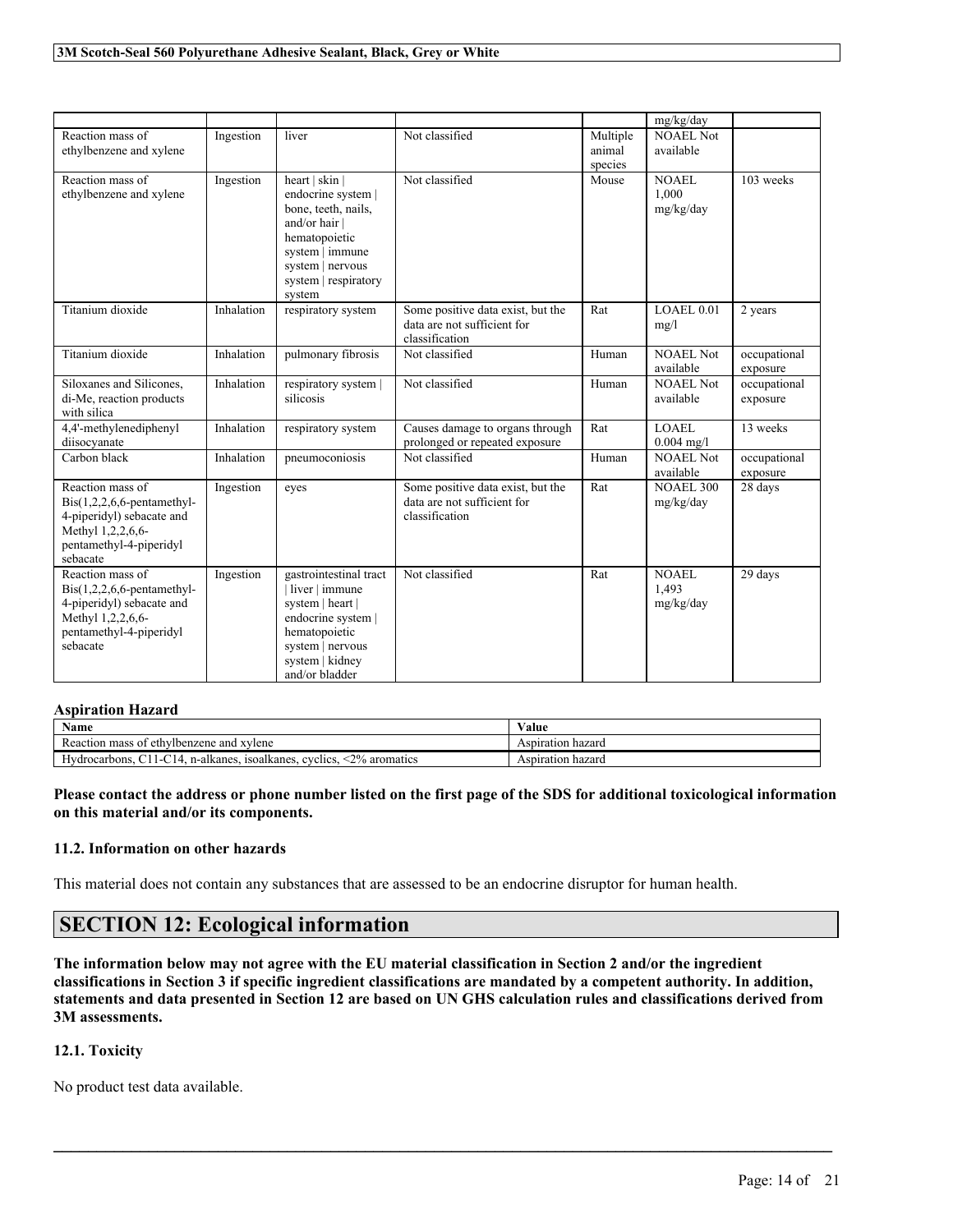| <b>Material</b>                                                                   | CAS#                | Organism         | <b>Type</b>                                                 | <b>Exposure</b>       | <b>Test endpoint Test result</b> |                        |
|-----------------------------------------------------------------------------------|---------------------|------------------|-------------------------------------------------------------|-----------------------|----------------------------------|------------------------|
| C14-17 alkanes, sec-                                                              | 701-257-8           |                  | Data not available                                          |                       |                                  | N/A                    |
| mono- and disulfonic<br>acids, phenyl esters                                      |                     |                  | or insufficient for<br>classification                       |                       |                                  |                        |
| Urethane Polymer                                                                  | <b>Trade Secret</b> |                  | Data not available                                          |                       |                                  | NA                     |
|                                                                                   |                     |                  | or insufficient for<br>classification                       |                       |                                  |                        |
| Poly(Vinyl Chloride)                                                              | 9002-86-2           |                  | Data not available                                          |                       |                                  | N/A                    |
|                                                                                   |                     |                  | or insufficient for<br>classification                       |                       |                                  |                        |
| Reaction mass of                                                                  | 905-588-0           | Green Algae      | Estimated                                                   | $\overline{73}$ hours | EC50                             | $1.3$ mg/l             |
| ethylbenzene and<br>xylene                                                        |                     |                  |                                                             |                       |                                  |                        |
| Reaction mass of<br>ethylbenzene and<br>xylene                                    | 905-588-0           | Rainbow trout    | Estimated                                                   | 96 hours              | LC50                             | $2.6$ mg/l             |
| Reaction mass of<br>ethylbenzene and<br>xylene                                    | 905-588-0           | Water flea       | Estimated                                                   | 24 hours              | IC50                             | $1$ mg/ $1$            |
| Reaction mass of<br>ethylbenzene and<br>xylene                                    | 905-588-0           | Green Algae      | Estimated                                                   | 73 hours              | <b>NOEC</b>                      | $0.44$ mg/l            |
| Reaction mass of<br>ethylbenzene and<br>xylene                                    | 905-588-0           | Rainbow trout    | Estimated                                                   | 56 days               | <b>NOEC</b>                      | $>1.3 \text{ mg/l}$    |
| Reaction mass of<br>ethylbenzene and<br>xylene                                    | 905-588-0           | Water flea       | Estimated                                                   | 7 days                | <b>NOEC</b>                      | $0.96$ mg/l            |
| Siloxanes and<br>Silicones, di-Me,<br>reaction products with<br>silica            | 67762-90-7          |                  | Data not available<br>or insufficient for<br>classification |                       |                                  | N/A                    |
| Titanium dioxide                                                                  | 13463-67-7          | Activated sludge | Experimental                                                | 3 hours               | <b>NOEC</b>                      | $>=1,000 \text{ mg/l}$ |
| Titanium dioxide                                                                  | 13463-67-7          | Diatom           | Experimental                                                | 72 hours              | <b>EC50</b>                      | $>10,000$ mg/l         |
| Titanium dioxide                                                                  | 13463-67-7          | Fathead minnow   | Experimental                                                | 96 hours              | LC50                             | $>100$ mg/l            |
| Titanium dioxide                                                                  | 13463-67-7          | Water flea       | Experimental                                                | 48 hours              | <b>EC50</b>                      | $>100$ mg/l            |
| Titanium dioxide                                                                  | 13463-67-7          | Diatom           | Experimental                                                | 72 hours              | <b>NOEC</b>                      | $5,600$ mg/l           |
| Calcium oxide                                                                     | 1305-78-8           | Common Carp      | Experimental                                                | 96 hours              | LC50                             | $1,070$ mg/l           |
| Hydrocarbons, C11-<br>C14, n-alkanes,<br>isoalkanes, cyclics,<br><2% aromatics    | 926-141-6           | Green Algae      | Experimental                                                | 72 hours              | <b>EL50</b>                      | $>1,000 \text{ mg/l}$  |
| Hydrocarbons, C11-<br>C14, n-alkanes,<br>isoalkanes, cyclics,<br><2% aromatics    | 926-141-6           | Rainbow trout    | Experimental                                                | 96 hours              | LL50                             | $>1,000$ mg/l          |
| Hydrocarbons, C11-<br>C14, n-alkanes,<br>isoalkanes, cyclics,<br>$<$ 2% aromatics | 926-141-6           | Water flea       | Experimental                                                | 48 hours              | <b>EL50</b>                      | $>1,000$ mg/l          |
| Hydrocarbons, C11-<br>C14, n-alkanes,<br>isoalkanes, cyclics,<br><2% aromatics    | 926-141-6           | Green Algae      | Experimental                                                | 72 hours              | <b>NOEL</b>                      | $1,000$ mg/l           |
| 4,4'-methylenediphenyl<br>diisocyanate                                            | 101-68-8            | Activated sludge | Estimated                                                   | 3 hours               | EC50                             | $>100$ mg/l            |
| 4,4'-methylenediphenyl 101-68-8<br>diisocyanate                                   |                     | Green algae      | Estimated                                                   | 72 hours              | EC50                             | $>1,640$ mg/l          |
| 4,4'-methylenediphenyl<br>diisocyanate                                            | $101 - 68 - 8$      | Water flea       | Estimated                                                   | 24 hours              | EC50                             | $>1,000$ mg/l          |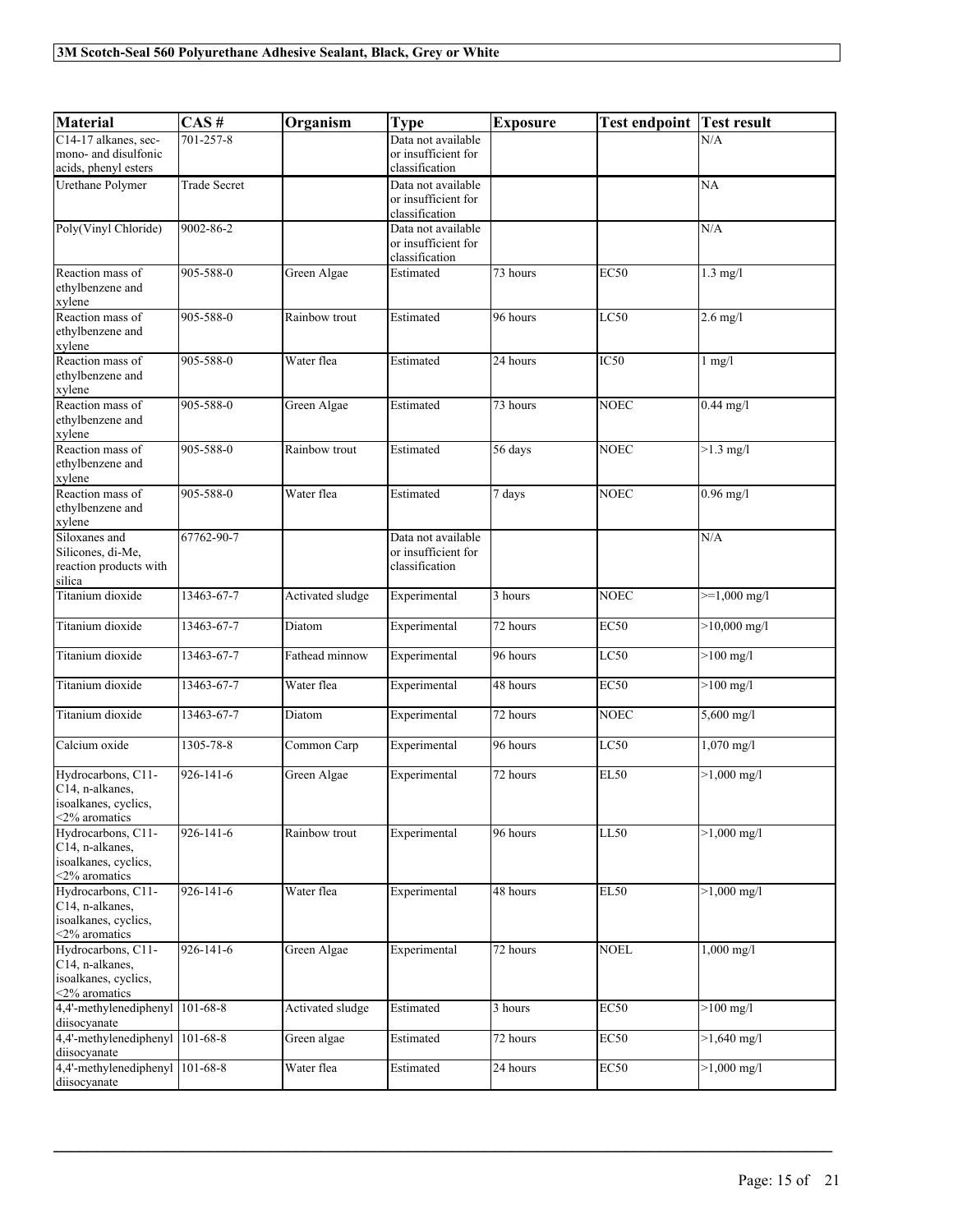| 4,4'-methylenediphenyl   $101-68-8$<br>diisocvanate                                                                                                   |           | Zebra Fish       | Estimated                                                   | 96 hours | LC50        | $>1,000 \text{ mg/l}$        |
|-------------------------------------------------------------------------------------------------------------------------------------------------------|-----------|------------------|-------------------------------------------------------------|----------|-------------|------------------------------|
| 4,4'-methylenediphenyl 101-68-8<br>diisocvanate                                                                                                       |           | Green algae      | Estimated                                                   | 72 hours | <b>NOEC</b> | $1,640 \text{ mg/l}$         |
| 4,4'-methylenediphenyl<br>diisocyanate                                                                                                                | 101-68-8  | Water flea       | Estimated                                                   | 21 days  | <b>NOEC</b> | $10$ mg/l                    |
| Reaction mass of<br>Bis(1,2,2,6,6-<br>pentamethyl-4-<br>piperidyl) sebacate and<br>Methyl 1,2,2,6,6-<br>pentamethyl-4-<br>piperidyl sebacate          | 915-687-0 | Activated sludge | Experimental                                                | 3 hours  | IC50        | $>=100$ mg/l                 |
| Reaction mass of<br>$\text{Bis}(1,2,2,6,6-$<br>pentamethyl-4-<br>piperidyl) sebacate and<br>Methyl 1,2,2,6,6-<br>pentamethyl-4-<br>piperidyl sebacate | 915-687-0 | Green algae      | Experimental                                                | 72 hours | <b>EC50</b> | $1.68 \text{ mg/l}$          |
| Reaction mass of<br>Bis(1,2,2,6,6-<br>pentamethyl-4-<br>piperidyl) sebacate and<br>Methyl 1,2,2,6,6-<br>pentamethyl-4-<br>piperidyl sebacate          | 915-687-0 | Zebra Fish       | Experimental                                                | 96 hours | LC50        | $0.9 \overline{\mathrm{mg}}$ |
| Reaction mass of<br>Bis(1,2,2,6,6-<br>pentamethyl-4-<br>piperidyl) sebacate and<br>Methyl 1,2,2,6,6-<br>pentamethyl-4-<br>piperidyl sebacate          | 915-687-0 | Green algae      | Experimental                                                | 72 hours | <b>NOEC</b> | $0.22$ mg/l                  |
| Reaction mass of<br>$\text{Bis}(1,2,2,6,6-$<br>pentamethyl-4-<br>piperidyl) sebacate and<br>Methyl 1,2,2,6,6-<br>pentamethyl-4-<br>piperidyl sebacate | 915-687-0 | Water flea       | Experimental                                                | 21 days  | <b>NOEC</b> | $1$ mg/ $1$                  |
| Carbon black                                                                                                                                          | 1333-86-4 | Activated sludge | Experimental                                                | 3 hours  | <b>EC50</b> | $>=100$ mg/l                 |
| Carbon black                                                                                                                                          | 1333-86-4 |                  | Data not available<br>or insufficient for<br>classification |          |             | N/A                          |

# **12.2. Persistence and degradability**

| <b>Material</b>                                                                  | <b>CAS Nbr</b>      | Test type                         | Duration | <b>Study Type</b> | <b>Test result</b>       | Protocol                                      |
|----------------------------------------------------------------------------------|---------------------|-----------------------------------|----------|-------------------|--------------------------|-----------------------------------------------|
| C <sub>14</sub> -17 alkanes, sec-mono-<br>and disulfonic acids, phenyl<br>esters | 701-257-8           | Data not availbl-<br>insufficient | N/A      | N/A               | N/A                      | N/A                                           |
| Urethane Polymer                                                                 | <b>Trade Secret</b> | Data not availbl-<br>insufficient | N/A      | N/A               | N/A                      | N/A                                           |
| Poly(Vinyl Chloride)                                                             | 9002-86-2           | Data not availbl-<br>insufficient | N/A      | N/A               | N/A                      | N/A                                           |
| Reaction mass of<br>ethylbenzene and xylene                                      | 905-588-0           | Experimental<br>Biodegradation    | 28 days  | <b>BOD</b>        | 98 %<br><b>BOD/ThBOD</b> | <b>OECD 301F - Manometric</b><br>respirometry |
| Siloxanes and Silicones, di- 67762-90-7<br>Me, reaction products with<br>silica  |                     | Data not availbl-<br>insufficient | N/A      | N/A               | N/A                      | N/A                                           |
| Titanium dioxide                                                                 | 13463-67-7          | Data not availbl-<br>insufficient | N/A      | N/A               | N/A                      | N/A                                           |
| Calcium oxide                                                                    | 1305-78-8           | Data not availbl-<br>insufficient | N/A      | N/A               | N/A                      | N/A                                           |
| Hydrocarbons, C11-C14, n- 926-141-6                                              |                     | Experimental                      | 28 days  | <b>BOD</b>        | 69 %                     | IOECD 301F - Manometric                       |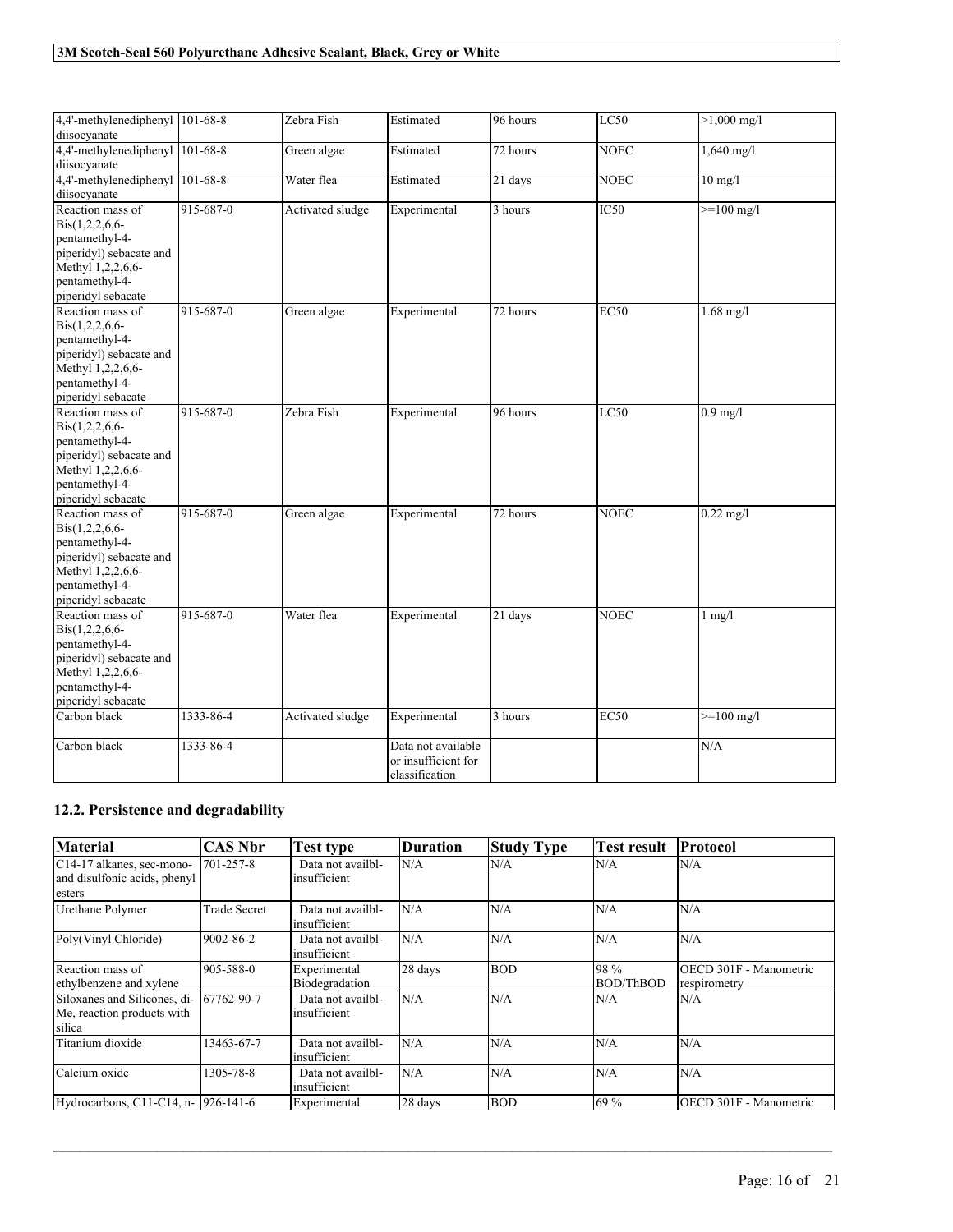| alkanes, isoalkanes, cyclics,<br>$\leq$ 2% aromatics                                                                                                    |                | Biodegradation                     |         |                                   | BOD/ThBOD   | respirometry                                              |
|---------------------------------------------------------------------------------------------------------------------------------------------------------|----------------|------------------------------------|---------|-----------------------------------|-------------|-----------------------------------------------------------|
| 4,4'-methylenediphenyl<br>diisocyanate                                                                                                                  | $101 - 68 - 8$ | <b>IEstimated</b><br>Hydrolysis    |         |                                   |             | Hydrolytic half-life 20 hours (t 1/2) Non-standard method |
| Reaction mass of<br>$\text{Bis}(1,2,2,6,6\text{-pentamethyl-}$<br>4-piperidyl) sebacate and<br>Methyl 1,2,2,6,6-<br>pentamethyl-4-piperidyl<br>sebacate | 915-687-0      | <b>Estimated</b><br>Biodegradation | 28 days | Dissolv. Organic<br>Carbon Deplet | 38 % weight | <b>IOECD 301E - Modif. OECD</b><br>Screen                 |
| Carbon black                                                                                                                                            | 1333-86-4      | Data not availbl-<br>insufficient  | N/A     | N/A                               | N/A         | N/A                                                       |

# **12.3 : Bioaccumulative potential**

| <b>Material</b>                                                                                                                            | Cas No.             | <b>Test type</b>                                            | <b>Duration</b> | <b>Study Type</b>                | <b>Test result</b> | Protocol                                                         |
|--------------------------------------------------------------------------------------------------------------------------------------------|---------------------|-------------------------------------------------------------|-----------------|----------------------------------|--------------------|------------------------------------------------------------------|
| C14-17 alkanes, sec-mono-<br>and disulfonic acids.<br>phenyl esters                                                                        | 701-257-8           | Data not available<br>or insufficient for<br>classification | N/A             | N/A                              | N/A                | N/A                                                              |
| Urethane Polymer                                                                                                                           | <b>Trade Secret</b> | Data not available<br>or insufficient for<br>classification | N/A             | N/A                              | N/A                | N/A                                                              |
| Poly(Vinyl Chloride)                                                                                                                       | 9002-86-2           | Data not available<br>or insufficient for<br>classification | N/A             | N/A                              | N/A                | N/A                                                              |
| Reaction mass of<br>ethylbenzene and xylene                                                                                                | 905-588-0           | Experimental BCF -<br><b>Rainbow Trout</b>                  | $56$ days       | <b>Bioaccumulation</b><br>factor | 25.9               | Non-standard method                                              |
| Siloxanes and Silicones, di-167762-90-7<br>Me, reaction products with<br>silica                                                            |                     | Data not available<br>or insufficient for<br>classification | N/A             | N/A                              | N/A                | N/A                                                              |
| Titanium dioxide                                                                                                                           | 13463-67-7          | Experimental BCF -<br>Carp                                  | 42 days         | <b>Bioaccumulation</b><br>factor | 9.6                | Non-standard method                                              |
| Calcium oxide                                                                                                                              | 1305-78-8           | Data not available<br>or insufficient for<br>classification | N/A             | N/A                              | N/A                | N/A                                                              |
| Hydrocarbons, C11-C14, n- 926-141-6<br>alkanes, isoalkanes,<br>cyclics, $\leq 2\%$ aromatics                                               |                     | Data not available<br>or insufficient for<br>classification | N/A             | N/A                              | N/A                | N/A                                                              |
| 4,4'-methylenediphenyl<br>diisocyanate                                                                                                     | 101-68-8            | Experimental BCF -<br>Carp                                  | 28 days         | Bioaccumulation<br>factor        | 200                | <b>OECD 305E -</b><br>Bioaccumulation flow-<br>through fish test |
| Reaction mass of<br>$Bis(1,2,2,6,6$ -pentamethyl-<br>4-piperidyl) sebacate and<br>Methyl 1,2,2,6,6-<br>pentamethyl-4-piperidyl<br>sebacate | 915-687-0           | <b>Estimated BCF -</b><br>Carp                              | 56 days         | <b>Bioaccumulation</b><br>factor | 31.4               |                                                                  |
| Carbon black                                                                                                                               | 1333-86-4           | Data not available<br>or insufficient for<br>classification | N/A             | N/A                              | N/A                | N/A                                                              |

# **12.4. Mobility in soil**

| <b>Material</b>                                                                                                                                         | Cas No.        | Test type                             | Study Type | Test result             | Protocol               |
|---------------------------------------------------------------------------------------------------------------------------------------------------------|----------------|---------------------------------------|------------|-------------------------|------------------------|
| 4.4'-methylenediphenyl<br>diisocvanate                                                                                                                  | $101 - 68 - 8$ | <b>Estimated</b><br>lMobility in Soil | Koc        | 34,000 l/kg             | Episuite <sup>TM</sup> |
| Reaction mass of<br>$\text{Bis}(1,2,2,6,6\text{-pentamethyl-}$<br>4-piperidyl) sebacate and<br>Methyl 1,2,2,6,6-<br>pentamethyl-4-piperidyl<br>sebacate | 915-687-0      | Estimated<br>Mobility in Soil         | Koc        | $200,000$ $1/\text{kg}$ | Episuite <sup>TM</sup> |

 $\mathcal{L}_\mathcal{L} = \mathcal{L}_\mathcal{L} = \mathcal{L}_\mathcal{L} = \mathcal{L}_\mathcal{L} = \mathcal{L}_\mathcal{L} = \mathcal{L}_\mathcal{L} = \mathcal{L}_\mathcal{L} = \mathcal{L}_\mathcal{L} = \mathcal{L}_\mathcal{L} = \mathcal{L}_\mathcal{L} = \mathcal{L}_\mathcal{L} = \mathcal{L}_\mathcal{L} = \mathcal{L}_\mathcal{L} = \mathcal{L}_\mathcal{L} = \mathcal{L}_\mathcal{L} = \mathcal{L}_\mathcal{L} = \mathcal{L}_\mathcal{L}$ 

# **12.5. Results of the PBT and vPvB assessment**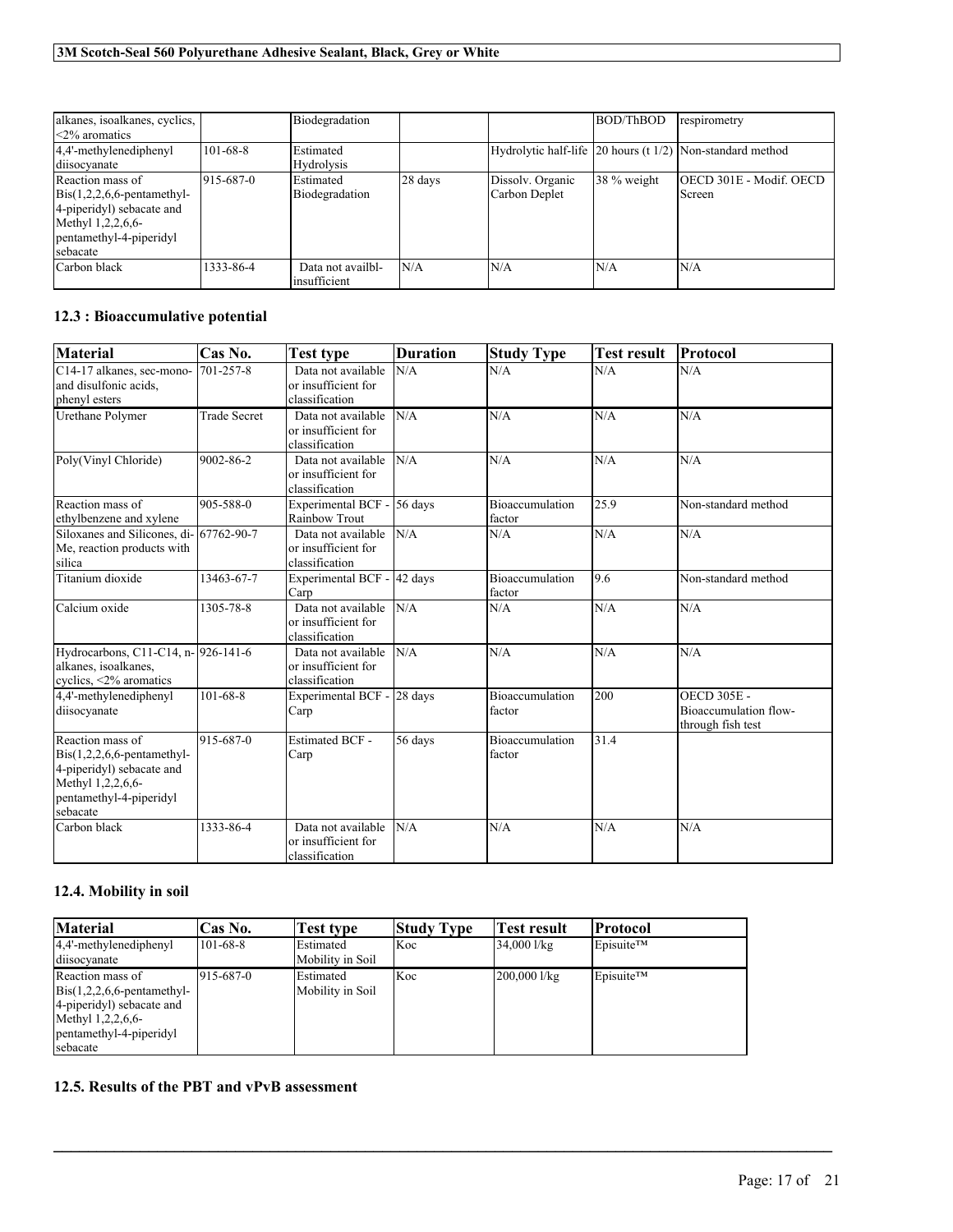This material does not contain any substances that are assessed to be a PBT or vPvB

### **12.6. Endocrine disrupting properties**

This material does not contain any substances that are assessed to be an endocrine disruptor for environmental effects

### **12.7. Other adverse effects**

No information available.

# **SECTION 13: Disposal considerations**

### **13.1 Waste treatment methods**

Dispose of contents/ container in accordance with the local/regional/national/international regulations.

Dispose of completely cured (or polymerized) material in a permitted industrial waste facility. As a disposal alternative, incinerate uncured product in a permitted waste incineration facility. Proper destruction may require the use of additional fuel during incineration processes. Combustion products will include halogen acid (HCl/HF/HBr). Facility must be capable of handling halogenated materials. Empty drums/barrels/containers used for transporting and handling hazardous chemicals (chemical substances/mixtures/preparations classified as Hazardous as per applicable regulations) shall be considered, stored, treated & disposed of as hazardous wastes unless otherwise defined by applicable waste regulations. Consult with the respective regulating authorities to determine the available treatment and disposal facilities.

The coding of a waste stream is based on the application of the product by the consumer. Since this is out of the control of 3M, no waste code(s) for products after use will be provided. Please refer to the European Waste Code (EWC - 2000/532/EC and amendments) to assign the correct waste code to your waste stream. Ensure national and/or regional regulations are complied with and always use a licensed waste contractor.

### **EU waste code (product as sold)**

| $080409*$ | Waste adhesives and sealants containing organic solvents or other dangerous substances |
|-----------|----------------------------------------------------------------------------------------|
| $200127*$ | Paint, inks, adhesives and resins containing dangerous substances                      |

# **SECTION 14: Transportation information**

Not hazardous for transportation.

|                                    | <b>Transport</b><br><b>Ground</b><br>(ADR) | <b>Air Transport (IATA)</b> | <b>Marine</b><br><b>Transport</b><br>(IMDG) |
|------------------------------------|--------------------------------------------|-----------------------------|---------------------------------------------|
| 14.1 UN number                     | No data available.                         | No data available.          | No data available.                          |
| 14.2 UN proper shipping<br>name    | No data available.                         | No data available.          | No data available.                          |
| 14.3 Transport hazard<br>class(es) | No data available.                         | No data available.          | No data available.                          |
| 14.4 Packing group                 | No data available.                         | No data available.          | No data available.                          |
| <b>14.5 Environmental hazards</b>  | No data available.                         | No data available.          | No data available.                          |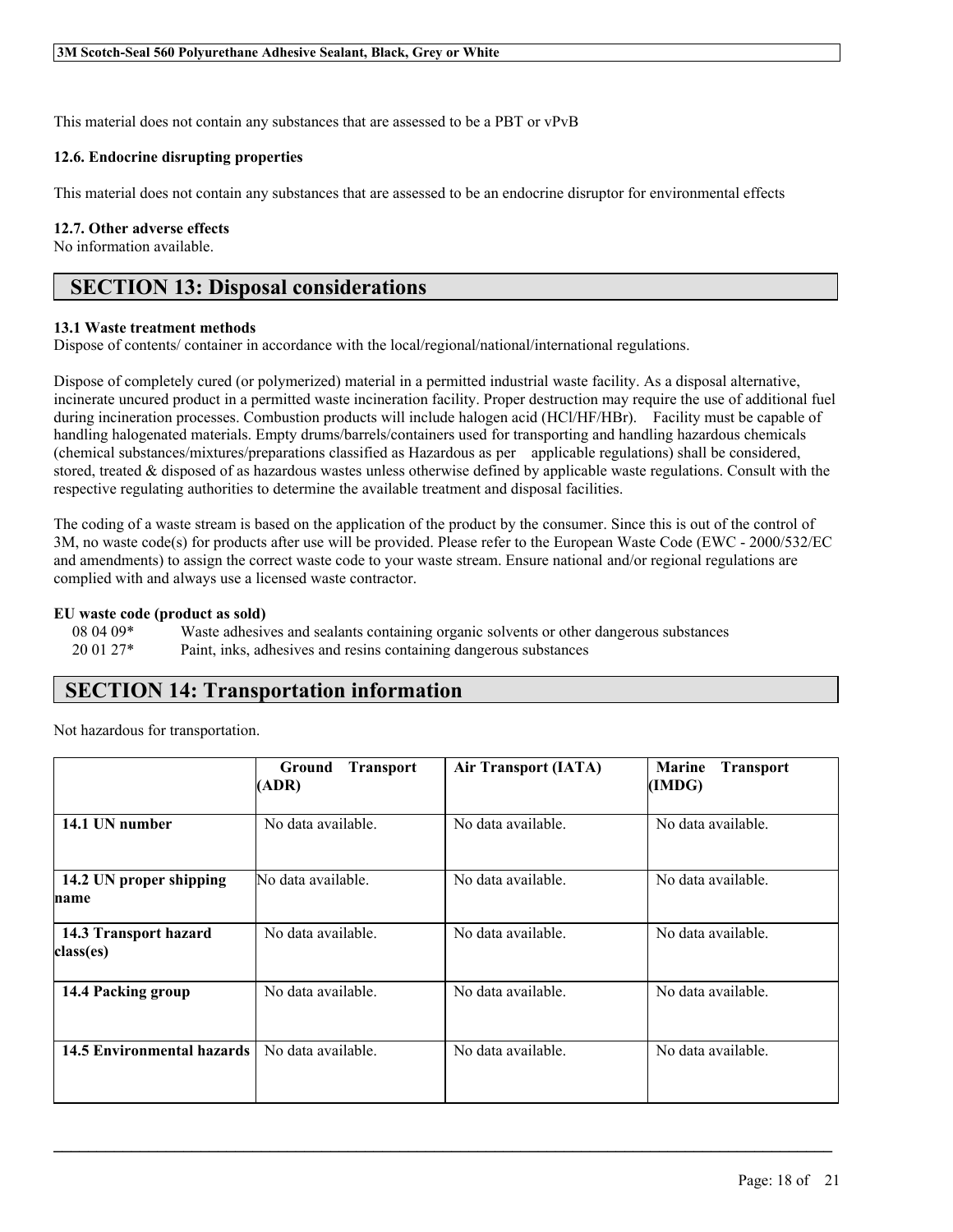| 14.6 Special precautions for<br>user                                            | Please refer to the other<br>sections of the SDS for<br>further information. | Please refer to the other<br>sections of the SDS for further<br>linformation. | Please refer to the other<br>sections of the SDS for<br>further information. |
|---------------------------------------------------------------------------------|------------------------------------------------------------------------------|-------------------------------------------------------------------------------|------------------------------------------------------------------------------|
| 14.7 Transport in bulk<br>according to Annex II of<br>Marpol 73/78 and IBC Code | No data available.                                                           | No data available.                                                            | No data available.                                                           |
| <b>Control Temperature</b>                                                      | No data available.                                                           | No data available.                                                            | No data available.                                                           |
| <b>Emergency Temperature</b>                                                    | No data available.                                                           | No data available.                                                            | No data available.                                                           |
| <b>ADR Classification Code</b>                                                  | No data available.                                                           | No data available.                                                            | No data available.                                                           |
| <b>IMDG Segregation Code</b>                                                    | No data available.                                                           | No data available.                                                            | No data available.                                                           |

Please contact the address or phone number listed on the first page of the SDS for additional information on the transport/shipment of the material by rail (RID) or inland waterways (ADN).

# **SECTION 15: Regulatory information**

# **15.1. Safety, health and environmental regulations/legislation specific for the substance or mixture**

### **Carcinogenicity**

| Ingredient                          | <b>CAS Nbr</b>  | <b>Classification</b>                        | <b>Regulation</b>           |
|-------------------------------------|-----------------|----------------------------------------------|-----------------------------|
| Carbon black                        | 1333-86-4       | Grp. 2B: Possible human International Agency |                             |
|                                     |                 | carc.                                        | for Research on Cancer      |
| 4,4'-methylenediphenyl diisocyanate | $101 - 68 - 8$  | Carc. 2                                      | Regulation (EC) No.         |
|                                     |                 |                                              | 1272/2008, Table 3.1        |
| 4,4'-methylenediphenyl diisocyanate | $101 - 68 - 8$  | Gr. 3: Not classifiable                      | <b>International Agency</b> |
|                                     |                 |                                              | for Research on Cancer      |
| Poly(Vinyl Chloride)                | $9002 - 86 - 2$ | Gr. 3: Not classifiable                      | <b>International Agency</b> |
|                                     |                 |                                              | for Research on Cancer      |
| Titanium dioxide                    | 13463-67-7      | Grp. 2B: Possible human International Agency |                             |
|                                     |                 | carc.                                        | for Research on Cancer      |

#### **Restrictions on the manufacture, placing on the market and use:**

The following substance(s) contained in this product is/are subject through Annex XVII of REACH regulation to restrictions on the manufacture, placing on the market and use when present in certain dangerous substances, mixtures and articles. Users of this product are required to comply with the restrictions placed upon it by the aforementioned provision.

| Ingredient                                                                                    | <b>CAS Nbr</b> |  |
|-----------------------------------------------------------------------------------------------|----------------|--|
| 4.4'-methylenediphenyl diisocyanate                                                           | 101-68-8       |  |
| Restriction status: listed in REACH Annex XVII                                                |                |  |
| Restricted uses: See Annex XVII to Regulation (EC) No 1907/2006 for Conditions of Restriction |                |  |

#### **Global inventory status**

Contact manufacturer for more information The components of this material are in compliance with the provisions of the Korea Chemical Control Act. Certain restrictions may apply. Contact the selling division for additional information. The components of this material are in compliance with the provisions of Japan Chemical Substance Control Law. Certain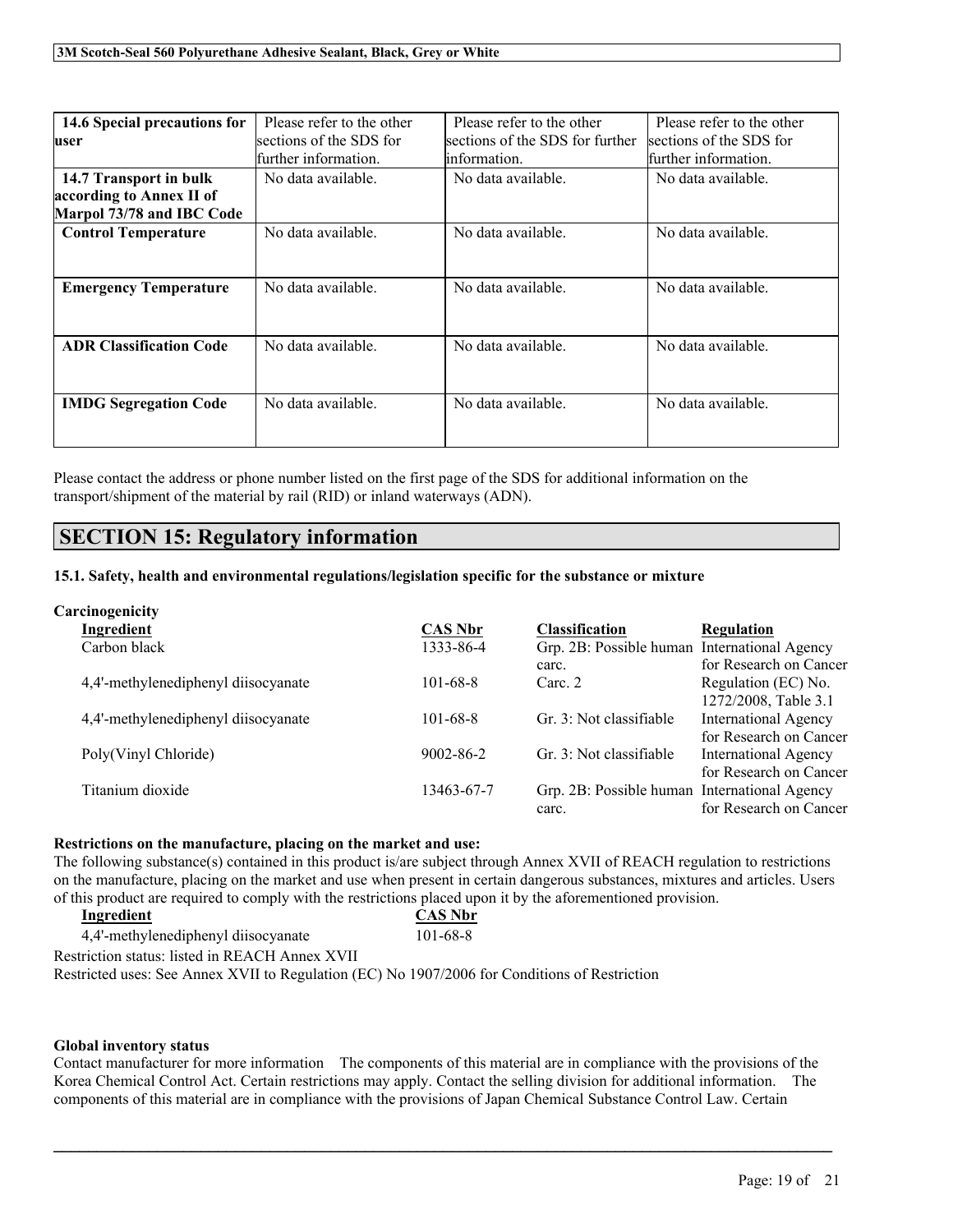restrictions may apply. Contact the selling division for additional information. The components of this material are in compliance with the provisions of Philippines RA 6969 requirements. Certain restrictions may apply. Contact the selling division for additional information. This product complies with Measures on Environmental Management of New Chemical Substances. All ingredients are listed on or exempt from on China IECSC inventory. The components of this product are in compliance with the chemical notification requirements of TSCA. All required components of this product are listed on the active portion of the TSCA Inventory.

### **DIRECTIVE 2012/18/EU**

Seveso hazard categories, Annex 1, Part 1 None

Seveso named dangerous substances, Annex 1, Part 2 None

### **15.2. Chemical Safety Assessment**

A chemical safety assessment has not been carried out for this mixture. Chemical safety assessments for the contained substances may have been carried out by the registrants of the substances in accordance with Regulation (EC) No 1907/2006, as amended.

# **SECTION 16: Other information**

#### **List of relevant H statements**

| <b>EUH066</b>    | Repeated exposure may cause skin dryness or cracking.                      |
|------------------|----------------------------------------------------------------------------|
| EUH071           | Corrosive to the respiratory tract.                                        |
| H <sub>226</sub> | Flammable liquid and vapour.                                               |
| H <sub>304</sub> | May be fatal if swallowed and enters airways.                              |
| H312             | Harmful in contact with skin.                                              |
| H314             | Causes severe skin burns and eye damage.                                   |
| H315             | Causes skin irritation.                                                    |
| H317             | May cause an allergic skin reaction.                                       |
| H318             | Causes serious eye damage.                                                 |
| H319             | Causes serious eye irritation.                                             |
| H332             | Harmful if inhaled.                                                        |
| H334             | May cause allergy or asthma symptoms or breathing difficulties if inhaled. |
| H335             | May cause respiratory irritation.                                          |
| H <sub>351</sub> | Suspected of causing cancer.                                               |
| H351i            | Suspected of causing cancer by inhalation.                                 |
| H361f            | Suspected of damaging fertility.                                           |
| H373             | May cause damage to organs through prolonged or repeated exposure.         |
| H400             | Very toxic to aquatic life.                                                |
| H410             | Very toxic to aquatic life with long lasting effects.                      |

#### **Revision information:**

Section 2: <125ml Hazard - Environmental information was deleted.

Section 2: <125ml Precautionary - Prevention information was modified.

Section 2: <125ml Precautionary - Response information was modified.

CLP: Ingredient table information was modified.

Label: CLP Classification information was modified.

Label: CLP Environmental Hazard Statements information was deleted.

Label: CLP Percent Unknown information was deleted.

Label: CLP Precautionary - Prevention information was modified.

Label: CLP Precautionary - Response information was modified.

Label: CLP Supplemental Hazard Statements information was modified.

Section 02: Regulation (EU) 2020/1149 Statement information was modified.